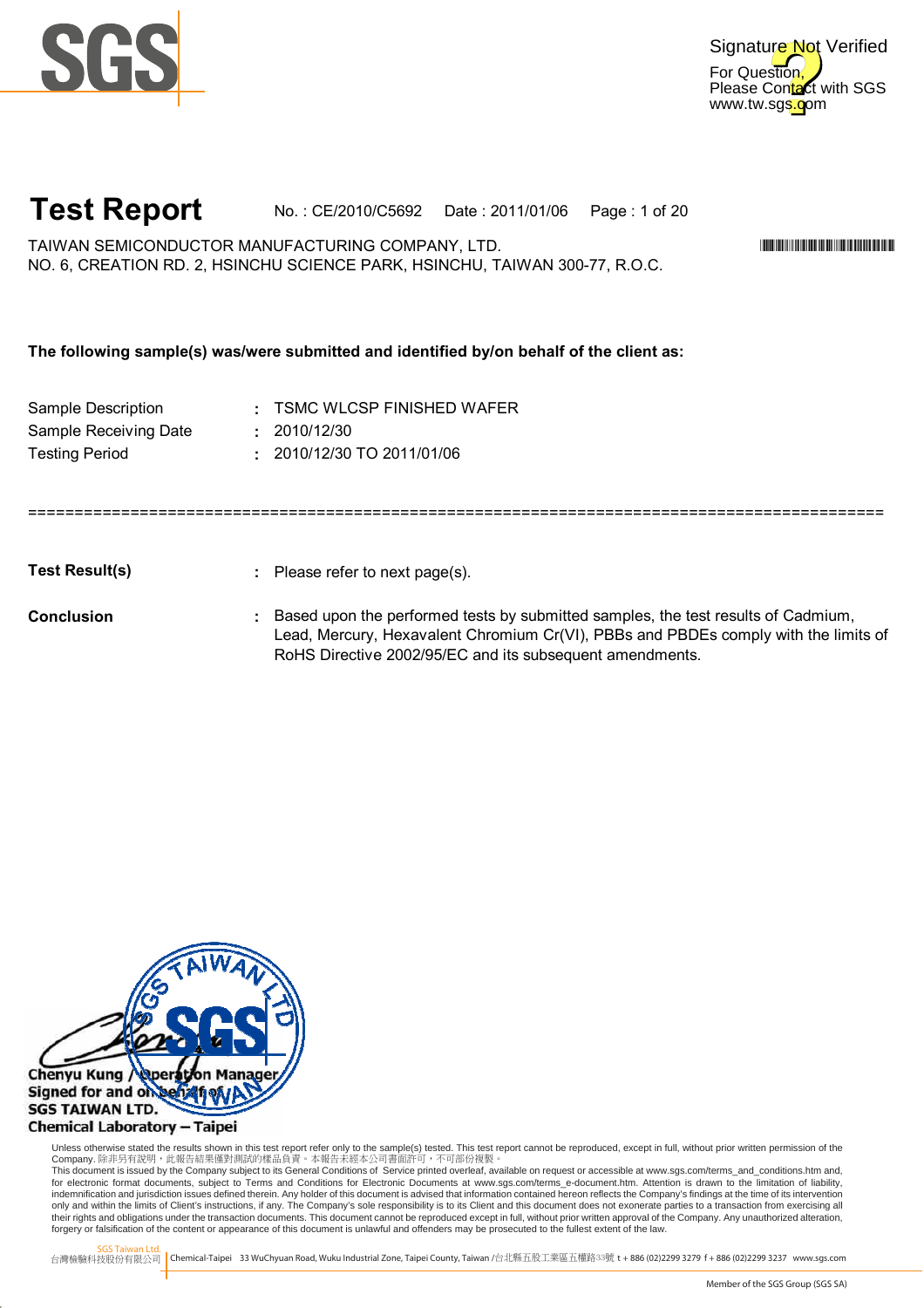

## **Test Report** No. : CE/2010/C5692 Date : 2011/01/06 Page : 2 of 20

TAIWAN SEMICONDUCTOR MANUFACTURING COMPANY, LTD. \*CE/2010/C5692\* NO. 6, CREATION RD. 2, HSINCHU SCIENCE PARK, HSINCHU, TAIWAN 300-77, R.O.C.

#### **Test Result(s)**

: WAFFR PART NAME No.1

| Test Item (s):                                                                                | <b>Unit</b> | <b>Method</b>                                                                                        | <b>MDL</b>     | <b>Result</b>       | Limit          |
|-----------------------------------------------------------------------------------------------|-------------|------------------------------------------------------------------------------------------------------|----------------|---------------------|----------------|
| Cadmium (Cd)                                                                                  | mg/kg       | With reference to IEC 62321: 2008 and<br>performed by ICP-AES.                                       | $\overline{2}$ | <b>No.1</b><br>n.d. | 100            |
| Lead (Pb)                                                                                     | mg/kg       | With reference to IEC 62321: 2008 and<br>performed by ICP-AES.                                       | $\overline{2}$ | n.d.                | 1000           |
| Mercury (Hg)                                                                                  | mg/kg       | With reference to IEC 62321: 2008 and<br>performed by ICP-AES.                                       | 2              | n.d.                | 1000           |
| Hexavalent Chromium Cr(VI) by<br>alkaline extraction                                          | mg/kg       | With reference to IEC 62321: 2008 and<br>performed by UV-VIS.                                        | $\overline{2}$ | n.d.                | 1000           |
| Arsenic (As)                                                                                  | mg/kg       | With reference to US EPA Method<br>3052 for Arsenic Content. Analysis was<br>performed by ICP-AES.   | $\overline{2}$ | n.d.                | $\overline{a}$ |
| Antimony (Sb)                                                                                 | mg/kg       | With reference to US EPA Method<br>3050B for Antimony Content. Analysis<br>was performed by ICP-AES. | $\overline{2}$ | n.d.                |                |
| Polychlorinated Biphenyls (PCBs)<br>(CAS No.: 001336-36-3)                                    | mg/kg       | With reference to US EPA 3540C<br>method. Analysis was performed by<br>GC/MS.                        | 0.5            | n.d.                |                |
| Polychlorinated Naphthalene<br>(PCNs)                                                         | mg/kg       | With reference to US EPA 3540C<br>method. Analysis was performed by<br>GC/MS.                        | 5              | n.d.                |                |
| <b>Polychlorinated Terphenyls</b><br>(PCTs)                                                   | mg/kg       | With reference to US EPA 3540C<br>method. Analysis was performed by<br>GC/MS.                        | 0.5            | n.d.                |                |
| Alkanes, C10-13, chloro (Short<br>Chain Chlorinated Paraffins) (CAS<br>No.: 085535-84-8)      | $\%$        | With reference to US EPA 3540C<br>method. Analysis was performed by<br>GC/MS.                        | 0.01           | n.d.                |                |
| Perfluorooctane sulfonates<br>(PFOS)<br>PFOS-Acid<br><b>PFOS</b> - Metal Salt<br>PFOS - Amide | mg/kg       | With reference to US EPA 3540C:<br>1996 method for PFOS Content.<br>Analysis was performed by LC/MS. | 10             | n.d.                |                |
| PFOA (CAS No.: 000335-67-1)                                                                   | mg/kg       | With reference to US EPA 3540C:<br>1996 method for PFOA Content.<br>Analysis was performed by LC/MS. | 10             | n.d.                |                |

Unless otherwise stated the results shown in this test report refer only to the sample(s) tested. This test report cannot be reproduced, except in full, without prior written permission of the Company. 除非另有說明,此報告結果僅對測試的樣品負責。本報告未經本公司書面許可,不可部份複製。<br>This document is issued by the Company subject to its General Conditions of Service printed overleaf available on request or accessible at www.sgs.com/terms\_and\_conditio indemnification and jurisdiction issues defined therein. Any holder of this document is advised that information contained hereon reflects the Company's findings at the time of its intervention

only and within the limits of Client's instructions, if any. The Company's sole responsibility is to its Client and this document does not exonerate parties to a transaction from exercising all<br>their rights and obligations forgery or falsification of the content or appearance of this document is unlawful and offenders may be prosecuted to the fullest extent of the law.

SGS Taiwan Ltd.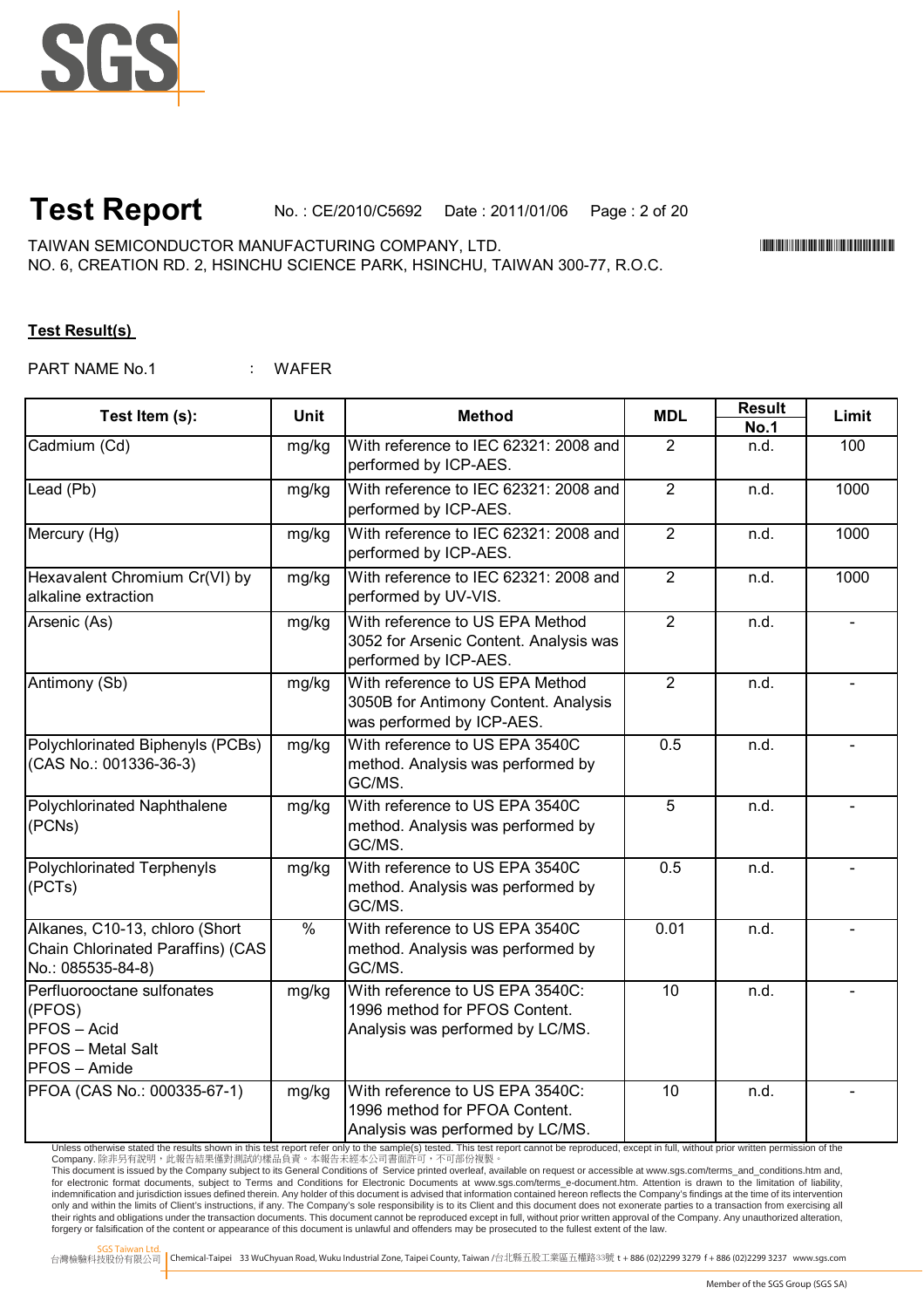

#### **Test Report** No. : CE/2010/C5692 Date : 2011/01/06 Page : 3 of 20

TAIWAN SEMICONDUCTOR MANUFACTURING COMPANY, LTD. NO. 6, CREATION RD. 2, HSINCHU SCIENCE PARK, HSINCHU, TAIWAN 300-77, R.O.C. \*CE/2010/C5692\*CE/2010/C5692\*CE/2010/C5692\*CE/2010

| Test Item (s):                             | <b>Unit</b>   | <b>Method</b>                                                          | <b>MDL</b>     | <b>Result</b><br><b>No.1</b> | Limit          |
|--------------------------------------------|---------------|------------------------------------------------------------------------|----------------|------------------------------|----------------|
| <b>Sum of PBBs</b>                         |               |                                                                        |                | n.d.                         | 1000           |
| Monobromobiphenyl                          |               |                                                                        | 5              | n.d.                         |                |
| Dibromobiphenyl                            |               |                                                                        | $\overline{5}$ | n.d.                         | $\blacksquare$ |
| Tribromobiphenyl                           |               |                                                                        | 5              | n.d.                         | $\blacksquare$ |
| Tetrabromobiphenyl                         |               |                                                                        | 5              | n.d.                         | $\blacksquare$ |
| Pentabromobiphenyl                         |               |                                                                        | 5              | n.d.                         |                |
| Hexabromobiphenyl                          |               |                                                                        | 5              | n.d.                         |                |
| Heptabromobiphenyl                         |               |                                                                        | 5              | n.d.                         |                |
| Octabromobiphenyl                          |               |                                                                        | 5              | n.d.                         |                |
| Nonabromobiphenyl                          |               |                                                                        | $\overline{5}$ | n.d.                         |                |
| Decabromobiphenyl                          |               | With reference to IEC 62321: 2008 and                                  | $\overline{5}$ | n.d.                         |                |
| <b>Sum of PBDEs</b>                        | mg/kg         | performed by GC/MS.                                                    |                | n.d.                         | 1000           |
| Monobromodiphenyl ether                    |               |                                                                        | 5              | n.d.                         |                |
| Dibromodiphenyl ether                      |               |                                                                        | 5              | n.d.                         |                |
| Tribromodiphenyl ether                     |               |                                                                        | $\overline{5}$ | n.d.                         | $\blacksquare$ |
| Tetrabromodiphenyl ether                   |               |                                                                        | $\overline{5}$ | n.d.                         | $\blacksquare$ |
| Pentabromodiphenyl ether                   |               |                                                                        | 5              | n.d.                         | $\blacksquare$ |
| Hexabromodiphenyl ether                    |               |                                                                        | $\overline{5}$ | n.d.                         | $\blacksquare$ |
| Heptabromodiphenyl ether                   |               |                                                                        | 5              | n.d.                         | $\blacksquare$ |
| Octabromodiphenyl ether                    |               |                                                                        | $\overline{5}$ | n.d.                         | $\blacksquare$ |
| Nonabromodiphenyl ether                    |               |                                                                        | 5              | n.d.                         |                |
| Decabromodiphenyl ether                    |               |                                                                        | 5              | n.d.                         |                |
| <b>Asbestos</b>                            |               |                                                                        |                |                              |                |
| Actinolite (CAS No.: 077536-66-4)          | $\frac{0}{6}$ | With reference to NIOSH 9000 method.<br>Analysis was performed by XRD. | $\mathbf{1}$   | Negative                     | $\overline{a}$ |
| Amosite (CAS No.: 012172-73-5)             | $\frac{9}{6}$ | With reference to NIOSH 9000 method.<br>Analysis was performed by XRD. | $\mathbf{1}$   | Negative                     |                |
| Anthophyllite (CAS No.: 077536-<br>$67-5)$ | $\frac{9}{6}$ | With reference to NIOSH 9000 method.<br>Analysis was performed by XRD. | $\mathbf{1}$   | Negative                     |                |
| Chrysotile (CAS No.: 012001-29-5)          | $\frac{1}{2}$ | With reference to NIOSH 9000 method.<br>Analysis was performed by XRD. | $\mathbf{1}$   | Negative                     |                |
| Crocidolite (CAS No.: 012001-28-<br>4)     | $\%$          | With reference to NIOSH 9000 method.<br>Analysis was performed by XRD. | $\mathbf{1}$   | Negative                     |                |
| Tremolite (CAS No.: 077536-68-6)           | $\frac{1}{2}$ | With reference to NIOSH 9000 method.<br>Analysis was performed by XRD. | $\mathbf{1}$   | Negative                     |                |

Unless otherwise stated the results shown in this test report refer only to the sample(s) tested. This test report cannot be reproduced, except in full, without prior written permission of the

Company. 除非另有說明,此報告結果僅對測試的樣品負責。本報告未經本公司書面許可,不可部份複製。<br>This document is issued by the Company subject to its General Conditions of Service printed overleaf available on request or accessible at www.sgs.com/terms\_and\_conditio indemnification and jurisdiction issues defined therein. Any holder of this document is advised that information contained hereon reflects the Company's findings at the time of its intervention only and within the limits of Client's instructions, if any. The Company's sole responsibility is to its Client and this document does not exonerate parties to a transaction from exercising all<br>their rights and obligations forgery or falsification of the content or appearance of this document is unlawful and offenders may be prosecuted to the fullest extent of the law.

SGS Taiwan Ltd.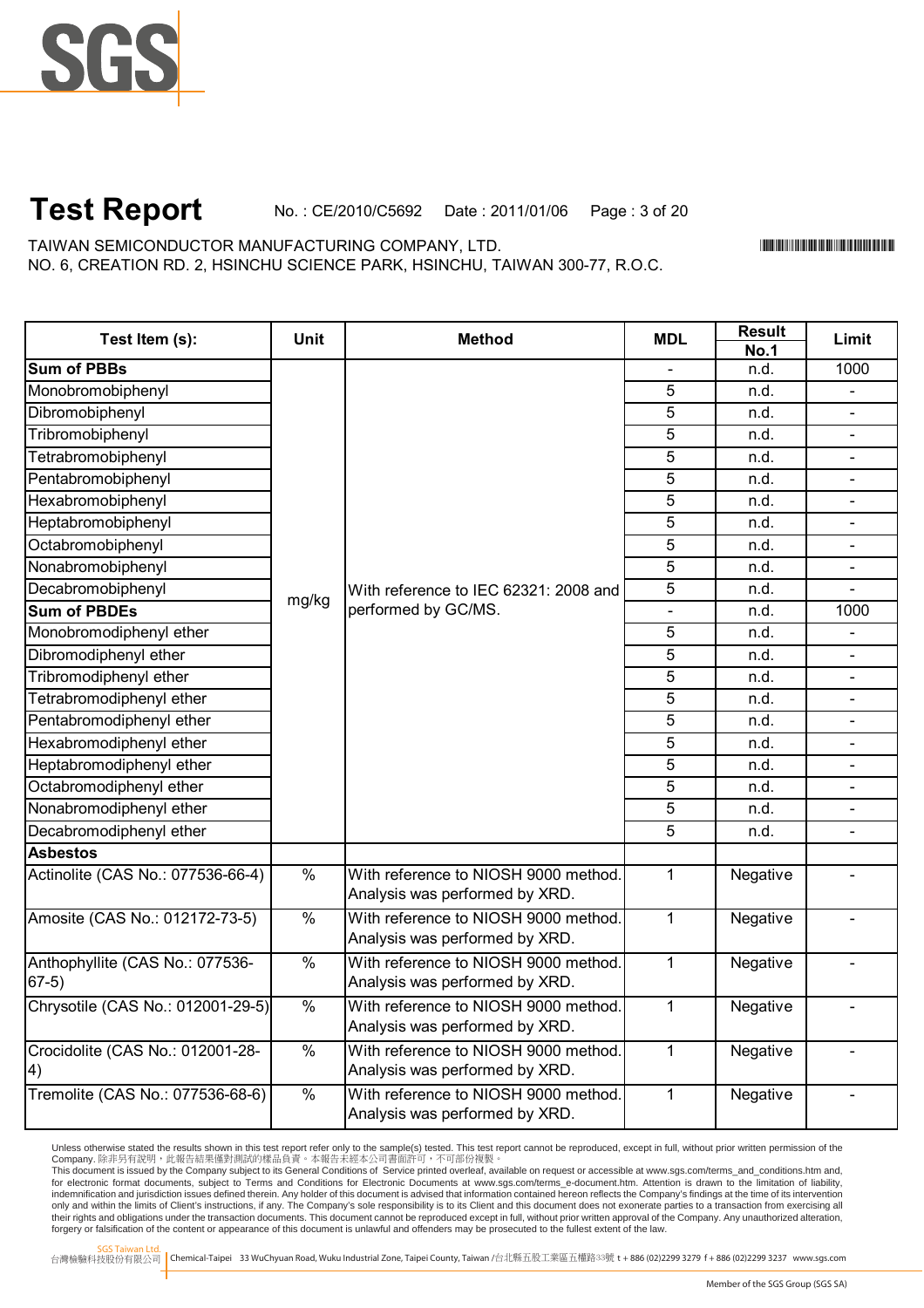

# **Test Report** No. : CE/2010/C5692 Date : 2011/01/06 Page : 4 of 20

NO. 6, CREATION RD. 2, HSINCHU SCIENCE PARK, HSINCHU, TAIWAN 300-77, R.O.C. TAIWAN SEMICONDUCTOR MANUFACTURING COMPANY, LTD.

\*CE/2010/C5692\*CE/2010/C5692\*CE/2010/C5692\*CE/2010

| Test Item (s):                                                    | Unit  | <b>Method</b>                                                        | <b>MDL</b>     | Result<br><b>No.1</b> | Limit |
|-------------------------------------------------------------------|-------|----------------------------------------------------------------------|----------------|-----------------------|-------|
| Halogen                                                           |       |                                                                      |                |                       |       |
| Halogen-Fluorine (F) (CAS No.:<br>014762-94-8)                    | mg/kg | With reference to BS EN 14582:2007.<br>Analysis was performed by IC. | 50             | n.d.                  |       |
| Halogen-Chlorine (CI) (CAS No.:<br>$022537 - 15 - 1)$             | mg/kg | With reference to BS EN 14582:2007.<br>Analysis was performed by IC. | 50             | n.d.                  |       |
| Halogen-Bromine (Br) (CAS No.:<br>010097-32-2)                    | mg/kg | With reference to BS EN 14582:2007.<br>Analysis was performed by IC. | 50             | n.d.                  |       |
| Halogen-Iodine (I) (CAS No.:<br>014362-44-8)                      | mg/kg | With reference to BS EN 14582:2007.<br>Analysis was performed by IC. | 50             | n.d.                  |       |
| <b>Organic-tin compounds</b>                                      |       |                                                                      |                |                       |       |
| Tributyl Tin (TBT) (CAS No.:<br>000688-73-3)                      | mg/kg | With reference to DIN 38407-13.<br>Analysis was performed by GC/FPD. | 0.03           | n.d.                  |       |
| Triphenyl Tin (TphT) (CAS No.:<br>000668-34-8)                    | mg/kg | With reference to DIN 38407-13.<br>Analysis was performed by GC/FPD. | 0.03           | n.d.                  |       |
| <b>AZO</b>                                                        |       |                                                                      |                |                       |       |
| 1): 4-AMINODIPHENYL (CAS No.:<br>000092-67-1)                     | mg/kg | With reference to LFGB 82.02-2.<br>Analysis was performed by GC/MS.  | $\overline{3}$ | n.d.                  |       |
| 2): BENZIDINE (CAS No.: 00092-<br>$87-5)$                         | mg/kg | With reference to LFGB 82.02-2.<br>Analysis was performed by GC/MS.  | $\overline{3}$ | n.d.                  |       |
| 3): 4-CHLORO-O-TOLUIDINE<br>(CAS No.: 000095-69-2)                | mg/kg | With reference to LFGB 82.02-2.<br>Analysis was performed by GC/MS.  | $\overline{3}$ | n.d.                  |       |
| 4): 2-NAPHTHYLAMINE (CAS<br>No.: 000091-59-8)                     | mg/kg | With reference to LFGB 82.02-2.<br>Analysis was performed by GC/MS.  | $\overline{3}$ | n.d.                  |       |
| 5): O-AMINOAZOTOLUENE (CAS<br>No.: 000097-56-3)                   | mg/kg | With reference to LFGB 82.02-2.<br>Analysis was performed by GC/MS.  | $\overline{3}$ | n.d.                  |       |
| 6): 2-AMINO-4-NITROTOLUENE<br>(CAS No.: 000099-55-8)              | mg/kg | With reference to LFGB 82.02-2.<br>Analysis was performed by GC/MS.  | $\overline{3}$ | n.d.                  |       |
| 7): P-CHLOROANILINE (CAS No.:<br>000106-47-8)                     | mg/kg | With reference to LFGB 82.02-2.<br>Analysis was performed by GC/MS.  | 3              | n.d.                  |       |
| 8): 2,4-DIAMINOANISOLE (CAS<br>No.: 000615-05-4)                  | mg/kg | With reference to LFGB 82.02-2.<br>Analysis was performed by GC/MS.  | $\overline{3}$ | n.d.                  |       |
| 9:4.4'<br><b>DIAMINODIPHENYLMETHANE</b><br>(CAS No.: 000101-77-9) | mg/kg | With reference to LFGB 82.02-2.<br>Analysis was performed by GC/MS.  | $\mathbf{3}$   | n.d.                  |       |

Unless otherwise stated the results shown in this test report refer only to the sample(s) tested. This test report cannot be reproduced, except in full, without prior written permission of the

Company. 除非另有說明,此報告結果僅對測試的樣品負責。本報告未經本公司書面許可,不可部份複製。<br>This document is issued by the Company subject to its General Conditions of Service printed overleaf available on request or accessible at www.sgs.com/terms\_and\_conditio indemnification and jurisdiction issues defined therein. Any holder of this document is advised that information contained hereon reflects the Company's findings at the time of its intervention only and within the limits of Client's instructions, if any. The Company's sole responsibility is to its Client and this document does not exonerate parties to a transaction from exercising all<br>their rights and obligations forgery or falsification of the content or appearance of this document is unlawful and offenders may be prosecuted to the fullest extent of the law.

SGS Taiwan Ltd.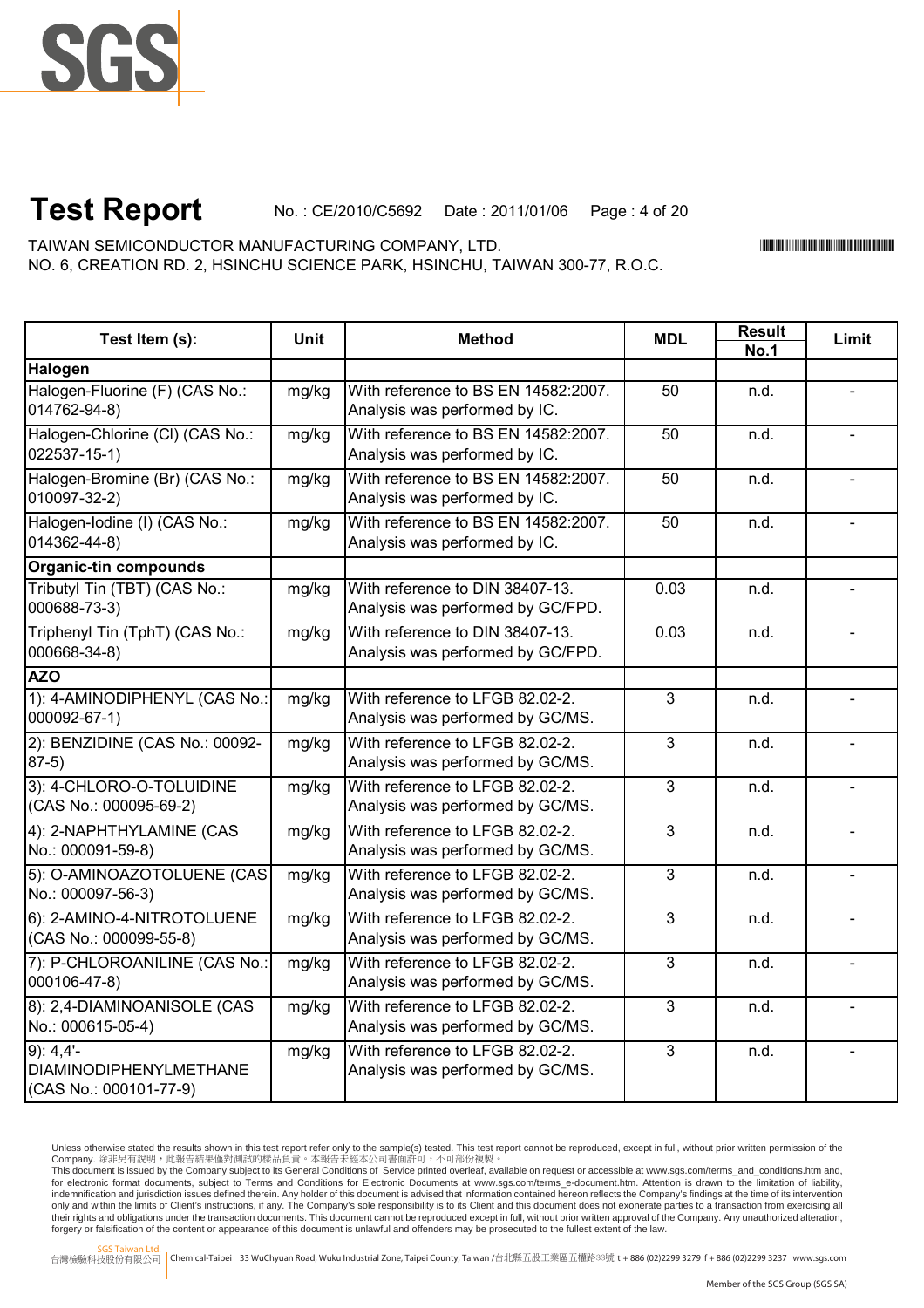

# **Test Report** No. : CE/2010/C5692 Date : 2011/01/06 Page : 5 of 20

NO. 6, CREATION RD. 2, HSINCHU SCIENCE PARK, HSINCHU, TAIWAN 300-77, R.O.C. TAIWAN SEMICONDUCTOR MANUFACTURING COMPANY, LTD.

\*CE/2010/C5692\*CE/2010/C5692\*CE/2010/C5692\*CE/2010

┓

**Result**

| Test Item (s):                                                                      | <b>Unit</b> | <b>Method</b>                                                       | <b>MDL</b>     | ngaan       | Limit |
|-------------------------------------------------------------------------------------|-------------|---------------------------------------------------------------------|----------------|-------------|-------|
|                                                                                     |             |                                                                     |                | <b>No.1</b> |       |
| 10): 3,3'-DICHLOROBENZIDINE<br>(CAS No.: 000091-94-1)                               | mg/kg       | With reference to LFGB 82.02-2.<br>Analysis was performed by GC/MS. | 3              | n.d.        |       |
| 11): 3,3'-DIMETHOXYBENZIDINE<br>(CAS No.: 000119-90-4)                              | mg/kg       | With reference to LFGB 82.02-2.<br>Analysis was performed by GC/MS. | $\overline{3}$ | n.d.        |       |
| 12): 3,3'-DIMETHYLBENZIDINE<br>(CAS No.: 000119-93-7)                               | mg/kg       | With reference to LFGB 82.02-2.<br>Analysis was performed by GC/MS. | $\overline{3}$ | n.d.        |       |
| 13): 3,3'-DIMETHYL-4,4'-<br><b>DIAMINODIPHENYLMETHANE</b><br>(CAS No.: 000838-88-0) | mg/kg       | With reference to LFGB 82.02-2.<br>Analysis was performed by GC/MS. | $\overline{3}$ | n.d.        |       |
| 14): P-CRESIDINE (2-METHOXY-<br>5-METHYLANILINE) (CAS No.:<br>000120-71-8)          | mg/kg       | With reference to LFGB 82.02-2.<br>Analysis was performed by GC/MS. | 3              | n.d.        |       |
| 15): 4,4'-METHYLENE-BIS- (2-<br>CHLOROANILINE) (CAS No.:<br>000101-14-4)            | mg/kg       | With reference to LFGB 82.02-2.<br>Analysis was performed by GC/MS. | $\overline{3}$ | n.d.        |       |
| 16): 4,4'-OXYDIANILINE (CAS<br>No.: 000101-80-4)                                    | mg/kg       | With reference to LFGB 82.02-2.<br>Analysis was performed by GC/MS. | $\overline{3}$ | n.d.        |       |
| 17): 4,4'-THIODIANILINE (CAS<br>No.: 000139-65-1)                                   | mg/kg       | With reference to LFGB 82.02-2.<br>Analysis was performed by GC/MS. | $\overline{3}$ | n.d.        |       |
| 18): O-TOLUIDINE (CAS No.:<br>000095-53-4)                                          | mg/kg       | With reference to LFGB 82.02-2.<br>Analysis was performed by GC/MS. | $\overline{3}$ | n.d.        |       |
| 19): 2,4-TOLUYLENEDIAMINE<br>(CAS No.: 000095-80-7)                                 | mg/kg       | With reference to LFGB 82.02-2.<br>Analysis was performed by GC/MS. | 3              | n.d.        |       |
| 20): 2,4,5-TRIMETHYLANILINE<br>(CAS No.: 000137-17-7)                               | mg/kg       | With reference to LFGB 82.02-2.<br>Analysis was performed by GC/MS. | $\overline{3}$ | n.d.        |       |
| 21): O-ANISIDINE (CAS No.:<br>000090-04-0)                                          | mg/kg       | With reference to LFGB 82.02-2.<br>Analysis was performed by GC/MS. | 3              | n.d.        |       |
| 22): P-AMINOAZOBENZENE<br>(CAS No.: 000060-09-3)                                    | mg/kg       | With reference to LFGB 82.02-2.<br>Analysis was performed by GC/MS. | $\overline{3}$ | n.d.        |       |
| 23): 2,4-XYLIDINE (CAS No.:<br>000095-68-1)                                         | mg/kg       | With reference to LFGB 82.02-2.<br>Analysis was performed by GC/MS. | $\overline{3}$ | n.d.        |       |
| 24): 2,6-XYLIDINE (CAS No.:<br>000087-62-7)                                         | mg/kg       | With reference to LFGB 82.02-2.<br>Analysis was performed by GC/MS. | $\overline{3}$ | n.d.        |       |

Unless otherwise stated the results shown in this test report refer only to the sample(s) tested. This test report cannot be reproduced, except in full, without prior written permission of the Company. 除非另有說明,此報告結果僅對測試的樣品負責。本報告未經本公司書面許可,不可部份複製。

This document is issued by the Company subject to its General Conditions of Service printed overleaf, available on request or accessible at www.sgs.com/terms\_and\_conditions.htm and,<br>for electronic format documents, subject indemnification and jurisdiction issues defined therein. Any holder of this document is advised that information contained hereon reflects the Company's findings at the time of its intervention only and within the limits of Client's instructions, if any. The Company's sole responsibility is to its Client and this document does not exonerate parties to a transaction from exercising all<br>their rights and obligations forgery or falsification of the content or appearance of this document is unlawful and offenders may be prosecuted to the fullest extent of the law.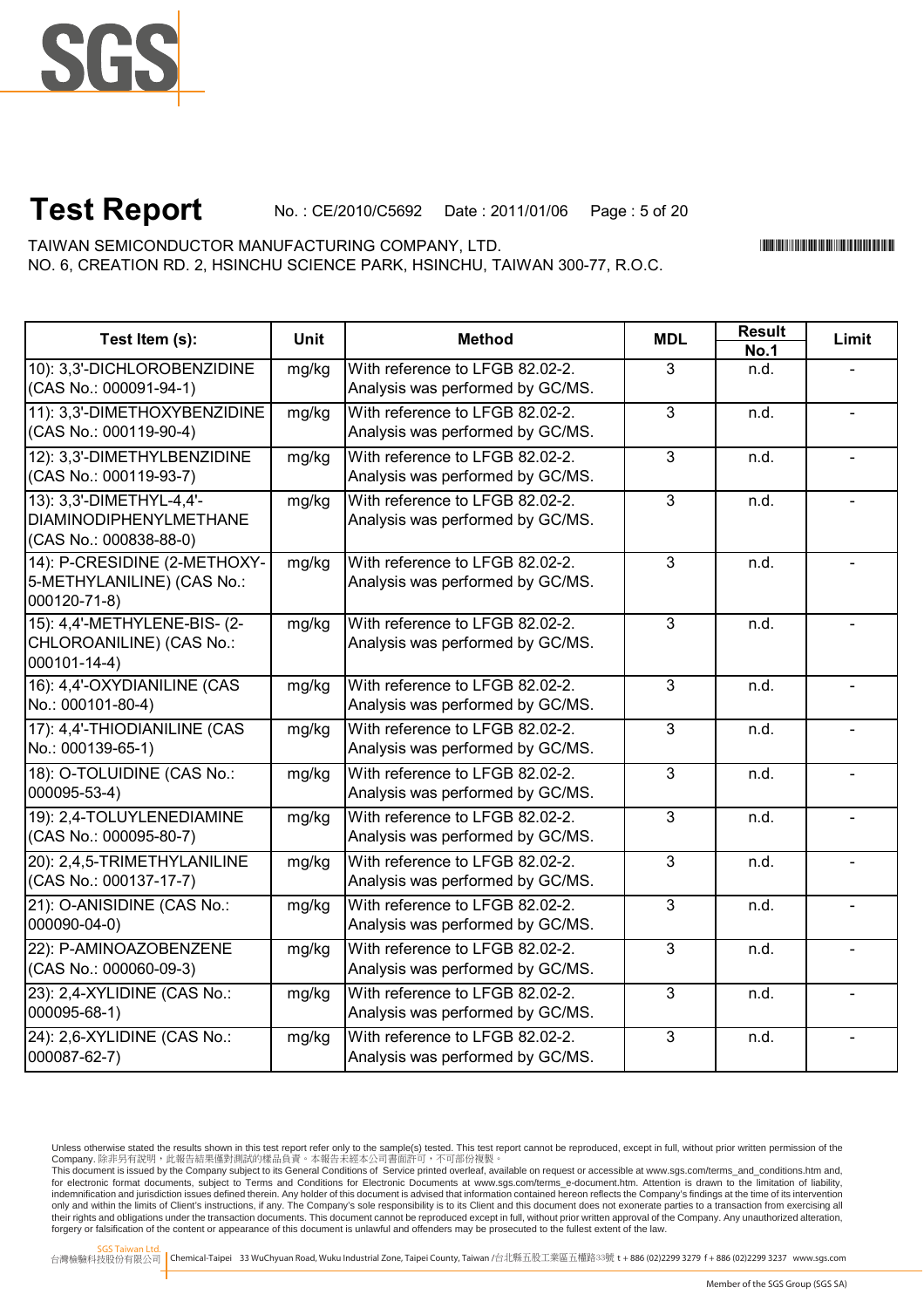

# **Test Report** No. : CE/2010/C5692 Date : 2011/01/06 Page : 6 of 20

NO. 6, CREATION RD. 2, HSINCHU SCIENCE PARK, HSINCHU, TAIWAN 300-77, R.O.C. TAIWAN SEMICONDUCTOR MANUFACTURING COMPANY, LTD.

\*CE/2010/C5692\*CE/2010/C5692\*CE/2010/C5692\*CE/2010

**Result**

| Test Item (s):                                   | <b>Unit</b> | <b>Method</b>                                                                | <b>MDL</b>   | ngaun       | Limit |
|--------------------------------------------------|-------------|------------------------------------------------------------------------------|--------------|-------------|-------|
|                                                  |             |                                                                              |              | <b>No.1</b> |       |
| <b>CFC's (Chlorofluorocarbons)</b>               |             |                                                                              |              |             |       |
| Group I                                          |             |                                                                              |              |             |       |
| Chlorofluorocarbon-11 (CAS No.:<br>000075-69-4)  | mg/kg       | With reference to US EPA 5021<br>method. Analysis was performed by<br>GC/MS. | $\mathbf{1}$ | n.d.        |       |
| Chlorofluorocarbon-12 (CAS No.:<br>000075-71-8)  | mg/kg       | With reference to US EPA 5021<br>method. Analysis was performed by<br>GC/MS. | $\mathbf{1}$ | n.d.        |       |
| Chlorofluorocarbon-113 (CAS No.:<br>000076-13-1) | mg/kg       | With reference to US EPA 5021<br>method. Analysis was performed by<br>GC/MS. | $\mathbf{1}$ | n.d.        |       |
| Chlorofluorocarbon-114 (CAS No.:<br>000076-14-2) | mg/kg       | With reference to US EPA 5021<br>method. Analysis was performed by<br>GC/MS. | $\mathbf{1}$ | n.d.        |       |
| Chlorofluorocarbon-115 (CAS No.:<br>000076-15-3) | mg/kg       | With reference to US EPA 5021<br>method. Analysis was performed by<br>GC/MS. | $\mathbf{1}$ | n.d.        |       |
| Group III                                        |             |                                                                              |              |             |       |
| Chlorofluorocarbon-13 (CAS No.:<br>000075-72-9)  | mg/kg       | With reference to US EPA 5021<br>method. Analysis was performed by<br>GC/MS. | 1            | n.d.        |       |
| Chlorofluorocarbon-111 (CAS No.:<br>000354-56-3) | mg/kg       | With reference to US EPA 5021<br>method. Analysis was performed by<br>GC/MS. | 1            | n.d.        |       |
| Chlorofluorocarbon-112 (CAS No.:<br>000076-12-0) | mg/kg       | With reference to US EPA 5021<br>method. Analysis was performed by<br>GC/MS. | 1            | n.d.        |       |
| Chlorofluorocarbon-211 (CAS No.:<br>000422-78-6) | mg/kg       | With reference to US EPA 5021<br>method. Analysis was performed by<br>GC/MS. | $\mathbf{1}$ | n.d.        |       |
| Chlorofluorocarbon-212 (CAS No.:<br>003182-26-1) | mg/kg       | With reference to US EPA 5021<br>method. Analysis was performed by<br>GC/MS. | $\mathbf{1}$ | n.d.        |       |
| Chlorofluorocarbon-213 (CAS No.:<br>002354-06-5) | mg/kg       | With reference to US EPA 5021<br>method. Analysis was performed by<br>GC/MS. | $\mathbf{1}$ | n.d.        |       |

Unless otherwise stated the results shown in this test report refer only to the sample(s) tested. This test report cannot be reproduced, except in full, without prior written permission of the

Company. 除非另有說明,此報告結果僅對測試的樣品負責。本報告未經本公司書面許可,不可部份複製。<br>This document is issued by the Company subject to its General Conditions of Service printed overleaf available on request or accessible at www.sgs.com/terms\_and\_conditio indemnification and jurisdiction issues defined therein. Any holder of this document is advised that information contained hereon reflects the Company's findings at the time of its intervention only and within the limits of Client's instructions, if any. The Company's sole responsibility is to its Client and this document does not exonerate parties to a transaction from exercising all<br>their rights and obligations forgery or falsification of the content or appearance of this document is unlawful and offenders may be prosecuted to the fullest extent of the law.

SGS Taiwan Ltd.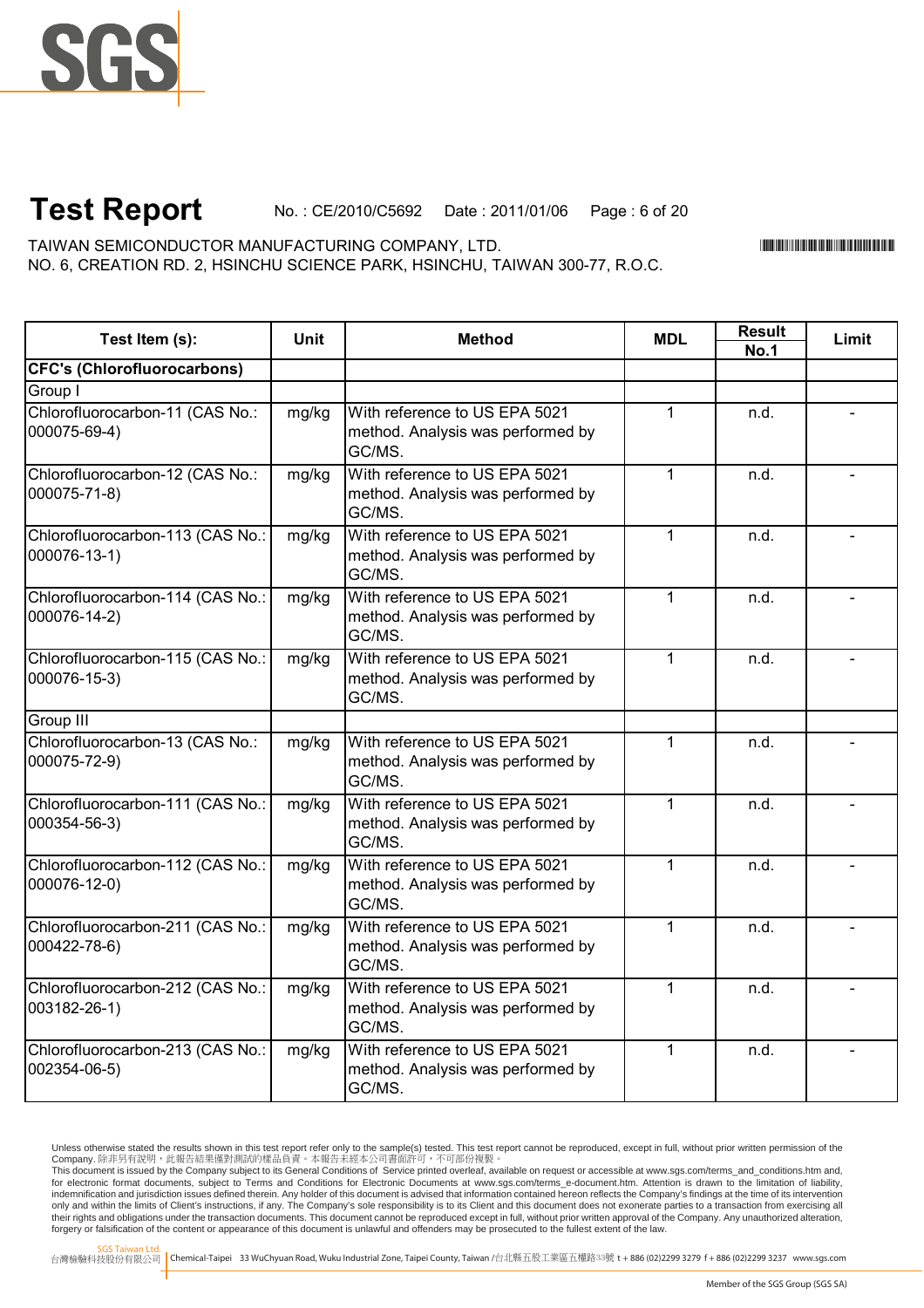

# **Test Report** No. : CE/2010/C5692 Date : 2011/01/06 Page : 7 of 20

NO. 6, CREATION RD. 2, HSINCHU SCIENCE PARK, HSINCHU, TAIWAN 300-77, R.O.C. TAIWAN SEMICONDUCTOR MANUFACTURING COMPANY, LTD.

\*CE/2010/C5692\*CE/2010/C5692\*CE/2010/C5692\*CE/2010

| Test Item (s):                                   | <b>Unit</b> | <b>Method</b>                                                                | <b>MDL</b>   | <b>Result</b><br><b>No.1</b> | Limit |
|--------------------------------------------------|-------------|------------------------------------------------------------------------------|--------------|------------------------------|-------|
| Chlorofluorocarbon-214 (CAS No.:<br>029255-31-0) | mg/kg       | With reference to US EPA 5021<br>method. Analysis was performed by<br>GC/MS. | 1            | n.d.                         |       |
| Chlorofluorocarbon-215 (CAS No.:<br>004259-43-2) | mg/kg       | With reference to US EPA 5021<br>method. Analysis was performed by<br>GC/MS. | 1            | n.d.                         |       |
| Chlorofluorocarbon-216 (CAS No.:<br>000661-97-2) | mg/kg       | With reference to US EPA 5021<br>method. Analysis was performed by<br>GC/MS. | $\mathbf{1}$ | n.d.                         |       |
| Chlorofluorocarbon-217 (CAS No.:<br>000422-86-6) | mg/kg       | With reference to US EPA 5021<br>method. Analysis was performed by<br>GC/MS. | $\mathbf{1}$ | n.d.                         |       |
| <b>HCFCs</b><br>(Hydrochlorofluorocarbons)       |             |                                                                              |              |                              |       |
| HCFC-21 (CAS No.: 000075-43-4)                   | mg/kg       | With reference to US EPA 5021<br>method. Analysis was performed by<br>GC/MS. | $\mathbf{1}$ | n.d.                         |       |
| HCFC-22 (CAS No.: 000075-45-6)                   | mg/kg       | With reference to US EPA 5021<br>method. Analysis was performed by<br>GC/MS. | 1            | n.d.                         |       |
| HCFC-31 (CAS No.: 000593-70-4)                   | mg/kg       | With reference to US EPA 5021<br>method. Analysis was performed by<br>GC/MS. | $\mathbf{1}$ | n.d.                         |       |
| HCFC-121 (CAS No.: 000354-14-<br> 3)             | mg/kg       | With reference to US EPA 5021<br>method. Analysis was performed by<br>GC/MS. | $\mathbf{1}$ | n.d.                         |       |
| HCFC-122 (CAS No.: 000354-21-<br> 2)             | mg/kg       | With reference to US EPA 5021<br>method. Analysis was performed by<br>GC/MS. | 1            | n.d.                         |       |
| HCFC-123 (CAS No.: 000306-83-<br> 2)             | mg/kg       | With reference to US EPA 5021<br>method. Analysis was performed by<br>GC/MS. | 1            | n.d.                         |       |
| HCFC-124 (CAS No.: 002837-89-<br>0)              | mg/kg       | With reference to US EPA 5021<br>method. Analysis was performed by<br>GC/MS. | 1            | n.d.                         |       |
| HCFC-131 (CAS No.: 000359-28-<br>$\vert 4)$      | mg/kg       | With reference to US EPA 5021<br>method. Analysis was performed by<br>GC/MS. | $\mathbf 1$  | n.d.                         |       |

Unless otherwise stated the results shown in this test report refer only to the sample(s) tested. This test report cannot be reproduced, except in full, without prior written permission of the

Company. 除非另有說明,此報告結果僅對測試的樣品負責。本報告未經本公司書面許可,不可部份複製。<br>This document is issued by the Company subject to its General Conditions of Service printed overleaf available on request or accessible at www.sgs.com/terms\_and\_conditio indemnification and jurisdiction issues defined therein. Any holder of this document is advised that information contained hereon reflects the Company's findings at the time of its intervention only and within the limits of Client's instructions, if any. The Company's sole responsibility is to its Client and this document does not exonerate parties to a transaction from exercising all<br>their rights and obligations forgery or falsification of the content or appearance of this document is unlawful and offenders may be prosecuted to the fullest extent of the law.

SGS Taiwan Ltd.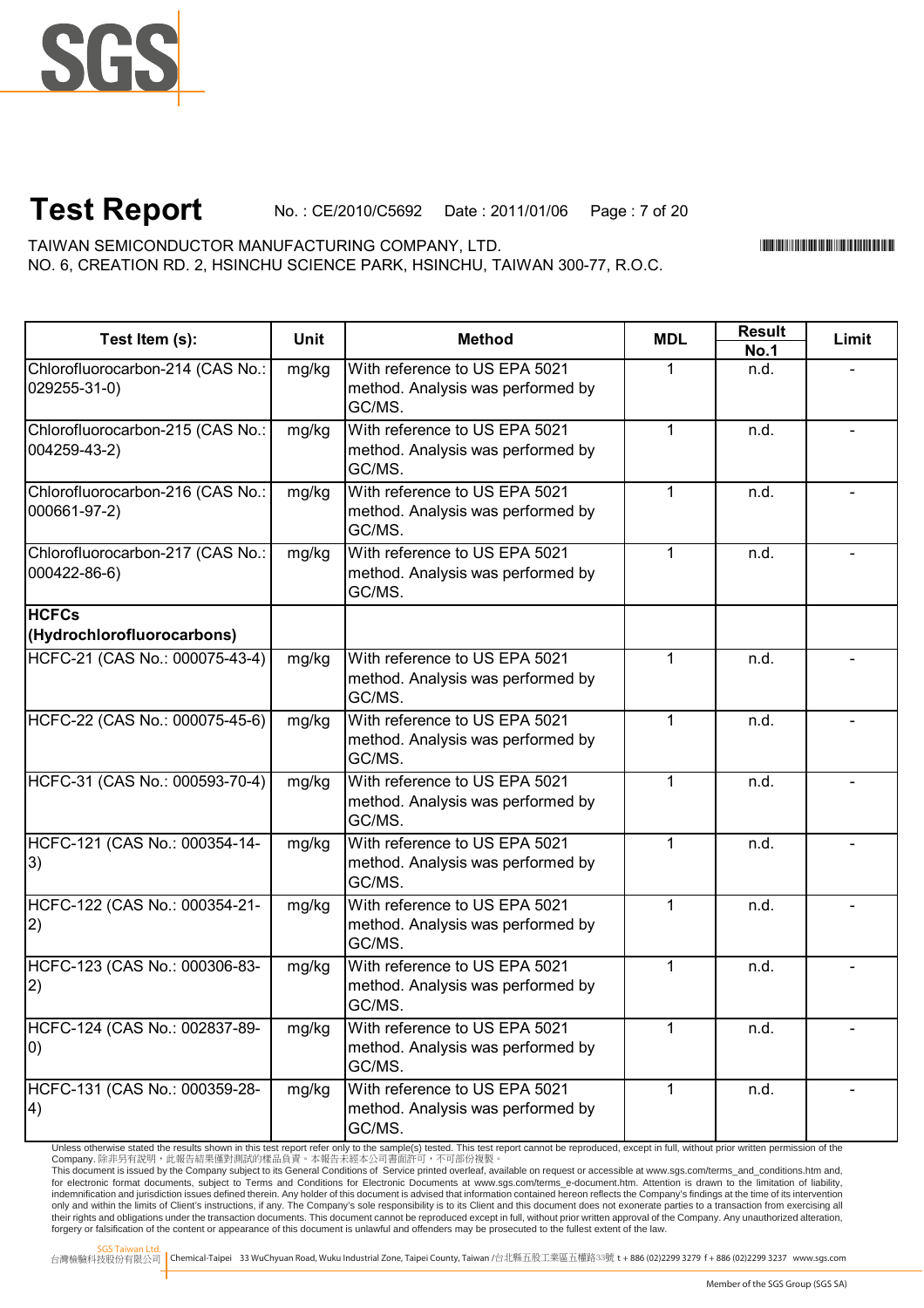

# **Test Report** No. : CE/2010/C5692 Date : 2011/01/06 Page : 8 of 20

NO. 6, CREATION RD. 2, HSINCHU SCIENCE PARK, HSINCHU, TAIWAN 300-77, R.O.C. TAIWAN SEMICONDUCTOR MANUFACTURING COMPANY, LTD.

\*CE/2010/C5692\*CE/2010/C5692\*CE/2010/C5692\*CE/2010

**Result**

| Test Item (s):                          | <b>Unit</b> | <b>Method</b>                                                                | <b>MDL</b>   | nesuit      | Limit |
|-----------------------------------------|-------------|------------------------------------------------------------------------------|--------------|-------------|-------|
|                                         |             |                                                                              |              | <b>No.1</b> |       |
| HCFC-132b (CAS No.: 001649-08-<br>7)    | mg/kg       | With reference to US EPA 5021<br>method. Analysis was performed by<br>GC/MS. | 1            | n.d.        |       |
| HCFC-133a (CAS No.: 000075-88-<br>7)    | mg/kg       | With reference to US EPA 5021<br>method. Analysis was performed by<br>GC/MS. | $\mathbf{1}$ | n.d.        |       |
| HCFC-141b (CAS No.: 001717-00-<br>6)    | mg/kg       | With reference to US EPA 5021<br>method. Analysis was performed by<br>GC/MS. | $\mathbf{1}$ | n.d.        |       |
| HCFC-142b (CAS No.: 000075-68-<br> 3)   | mg/kg       | With reference to US EPA 5021<br>method. Analysis was performed by<br>GC/MS. | $\mathbf{1}$ | n.d.        |       |
| HCFC-221 (CAS No.: 000422-26-<br> 4)    | mg/kg       | With reference to US EPA 5021<br>method. Analysis was performed by<br>GC/MS. | 1            | n.d.        |       |
| HCFC-222 (CAS No.: 000422-49-<br>1)     | mg/kg       | With reference to US EPA 5021<br>method. Analysis was performed by<br>GC/MS. | $\mathbf{1}$ | n.d.        |       |
| HCFC-223 (CAS No.: 000422-52-<br>6)     | mg/kg       | With reference to US EPA 5021<br>method. Analysis was performed by<br>GC/MS. | $\mathbf{1}$ | n.d.        |       |
| HCFC-224 (CAS No.: 000422-54-<br> 8)    | mg/kg       | With reference to US EPA 5021<br>method. Analysis was performed by<br>GC/MS. | $\mathbf{1}$ | n.d.        |       |
| HCFC-225ca (CAS No.: 000422-<br>$56-0)$ | mg/kg       | With reference to US EPA 5021<br>method. Analysis was performed by<br>GC/MS. | 1            | n.d.        |       |
| HCFC-225cb (CAS No.: 000507-<br>$55-1)$ | mg/kg       | With reference to US EPA 5021<br>method. Analysis was performed by<br>GC/MS. | 1            | n.d.        |       |
| HCFC-226 (CAS No.: 000431-87-<br>8)     | mg/kg       | With reference to US EPA 5021<br>method. Analysis was performed by<br>GC/MS. | 1            | n.d.        |       |
| HCFC-231 (CAS No.: 000421-94-<br> 3)    | mg/kg       | With reference to US EPA 5021<br>method. Analysis was performed by<br>GC/MS. | $\mathbf 1$  | n.d.        |       |

Unless otherwise stated the results shown in this test report refer only to the sample(s) tested. This test report cannot be reproduced, except in full, without prior written permission of the Company. 除非另有說明,此報告結果僅對測試的樣品負責。本報告未經本公司書面許可,不可部份複製。

This document is issued by the Company subject to its General Conditions of Service printed overleaf, available on request or accessible at www.sgs.com/terms\_and\_conditions.htm and,<br>for electronic format documents, subject indemnification and jurisdiction issues defined therein. Any holder of this document is advised that information contained hereon reflects the Company's findings at the time of its intervention only and within the limits of Client's instructions, if any. The Company's sole responsibility is to its Client and this document does not exonerate parties to a transaction from exercising all<br>their rights and obligations forgery or falsification of the content or appearance of this document is unlawful and offenders may be prosecuted to the fullest extent of the law.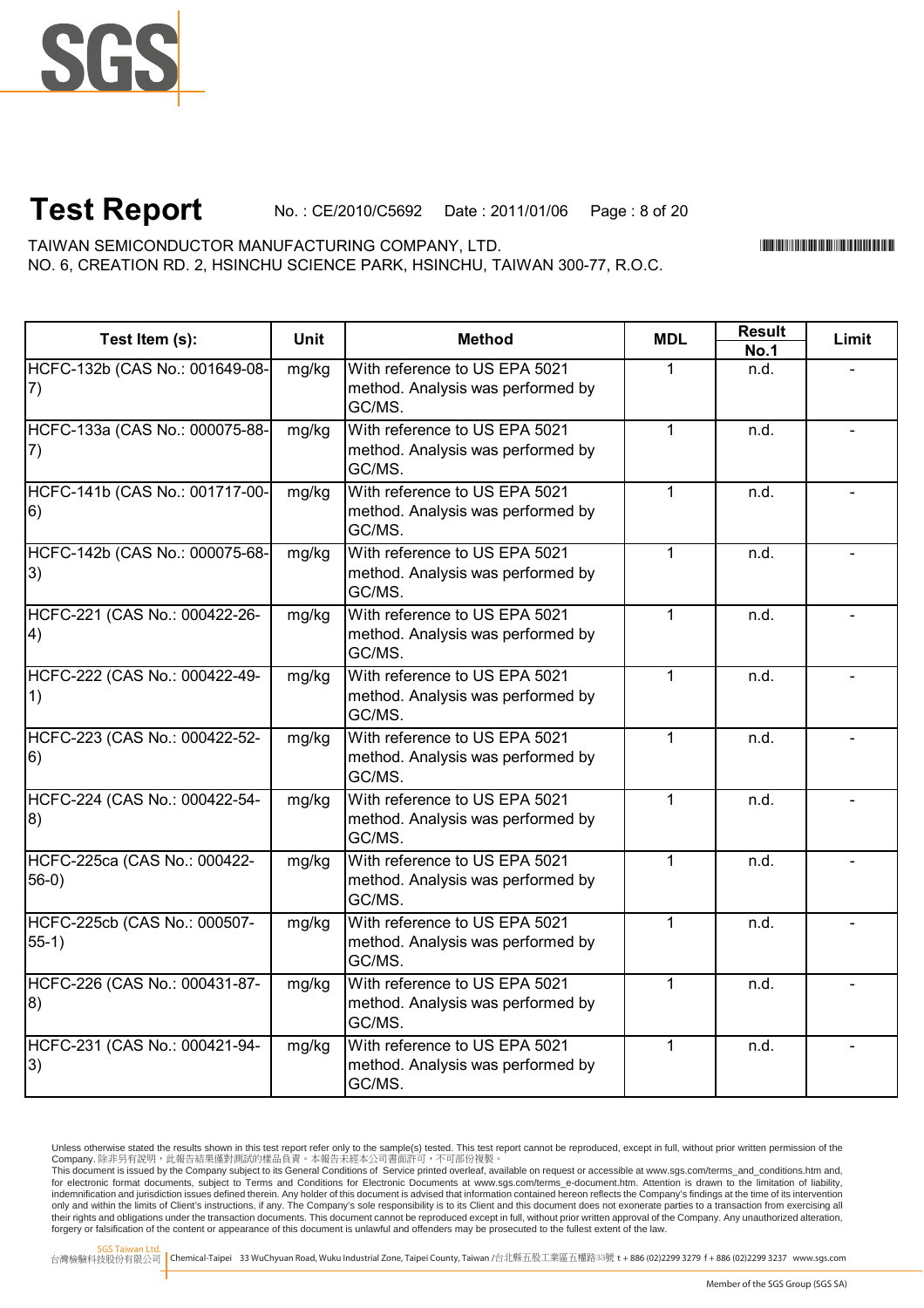

# **Test Report** No. : CE/2010/C5692 Date : 2011/01/06 Page : 9 of 20

NO. 6, CREATION RD. 2, HSINCHU SCIENCE PARK, HSINCHU, TAIWAN 300-77, R.O.C. TAIWAN SEMICONDUCTOR MANUFACTURING COMPANY, LTD.

\*CE/2010/C5692\*CE/2010/C5692\*CE/2010/C5692\*CE/2010

| Test Item (s):                                     | <b>Unit</b> | <b>Method</b>                                                                | <b>MDL</b>   | <b>Result</b> | Limit |
|----------------------------------------------------|-------------|------------------------------------------------------------------------------|--------------|---------------|-------|
|                                                    |             |                                                                              |              | <b>No.1</b>   |       |
| HCFC-232 (CAS No.: 000460-89-<br> 9)               | mg/kg       | With reference to US EPA 5021<br>method. Analysis was performed by<br>GC/MS. | 1            | n.d.          |       |
| HCFC-233 (CAS No.: 007125-84-<br>$ 0\rangle$       | mg/kg       | With reference to US EPA 5021<br>method. Analysis was performed by<br>GC/MS. | $\mathbf{1}$ | n.d.          |       |
| HCFC-234 (CAS No.: 000425-94-<br>$\vert 5 \rangle$ | mg/kg       | With reference to US EPA 5021<br>method. Analysis was performed by<br>GC/MS. | $\mathbf{1}$ | n.d.          |       |
| HCFC-235 (CAS No.: 000460-92-<br>$\left(4\right)$  | mg/kg       | With reference to US EPA 5021<br>method. Analysis was performed by<br>GC/MS. | $\mathbf{1}$ | n.d.          |       |
| HCFC-241(CAS No.: 000666-27-<br> 3)                | mg/kg       | With reference to US EPA 5021<br>method. Analysis was performed by<br>GC/MS. | $\mathbf{1}$ | n.d.          |       |
| HCFC-242 (CAS No.: 000460-63-<br> 9)               | mg/kg       | With reference to US EPA 5021<br>method. Analysis was performed by<br>GC/MS. | $\mathbf{1}$ | n.d.          |       |
| HCFC-243 (CAS No.: 000460-69-<br>$\vert 5 \rangle$ | mg/kg       | With reference to US EPA 5021<br>method. Analysis was performed by<br>GC/MS. | $\mathbf{1}$ | n.d.          |       |
| HCFC-244                                           | mg/kg       | With reference to US EPA 5021<br>method. Analysis was performed by<br>GC/MS. | $\mathbf{1}$ | n.d.          |       |
| HCFC-251 (CAS No.: 000421-41-<br>$ 0\rangle$       | mg/kg       | With reference to US EPA 5021<br>method. Analysis was performed by<br>GC/MS. | $\mathbf{1}$ | n.d.          |       |
| HCFC-252 (CAS No.: 000819-00-<br>1)                | mg/kg       | With reference to US EPA 5021<br>method. Analysis was performed by<br>GC/MS. | $\mathbf{1}$ | n.d.          |       |
| HCFC-253 (CAS No.: 000460-35-<br>$\vert 5 \rangle$ | mg/kg       | With reference to US EPA 5021<br>method. Analysis was performed by<br>GC/MS. | $\mathbf{1}$ | n.d.          |       |
| HCFC-261 (CAS No.: 000420-97-<br> 3)               | mg/kg       | With reference to US EPA 5021<br>method. Analysis was performed by<br>GC/MS. | $\mathbf{1}$ | n.d.          |       |

Unless otherwise stated the results shown in this test report refer only to the sample(s) tested. This test report cannot be reproduced, except in full, without prior written permission of the Company. 除非另有說明,此報告結果僅對測試的樣品負責。本報告未經本公司書面許可,不可部份複製。

This document is issued by the Company subject to its General Conditions of Service printed overleaf, available on request or accessible at www.sgs.com/terms\_and\_conditions.htm and,<br>for electronic format documents, subject indemnification and jurisdiction issues defined therein. Any holder of this document is advised that information contained hereon reflects the Company's findings at the time of its intervention only and within the limits of Client's instructions, if any. The Company's sole responsibility is to its Client and this document does not exonerate parties to a transaction from exercising all<br>their rights and obligations forgery or falsification of the content or appearance of this document is unlawful and offenders may be prosecuted to the fullest extent of the law.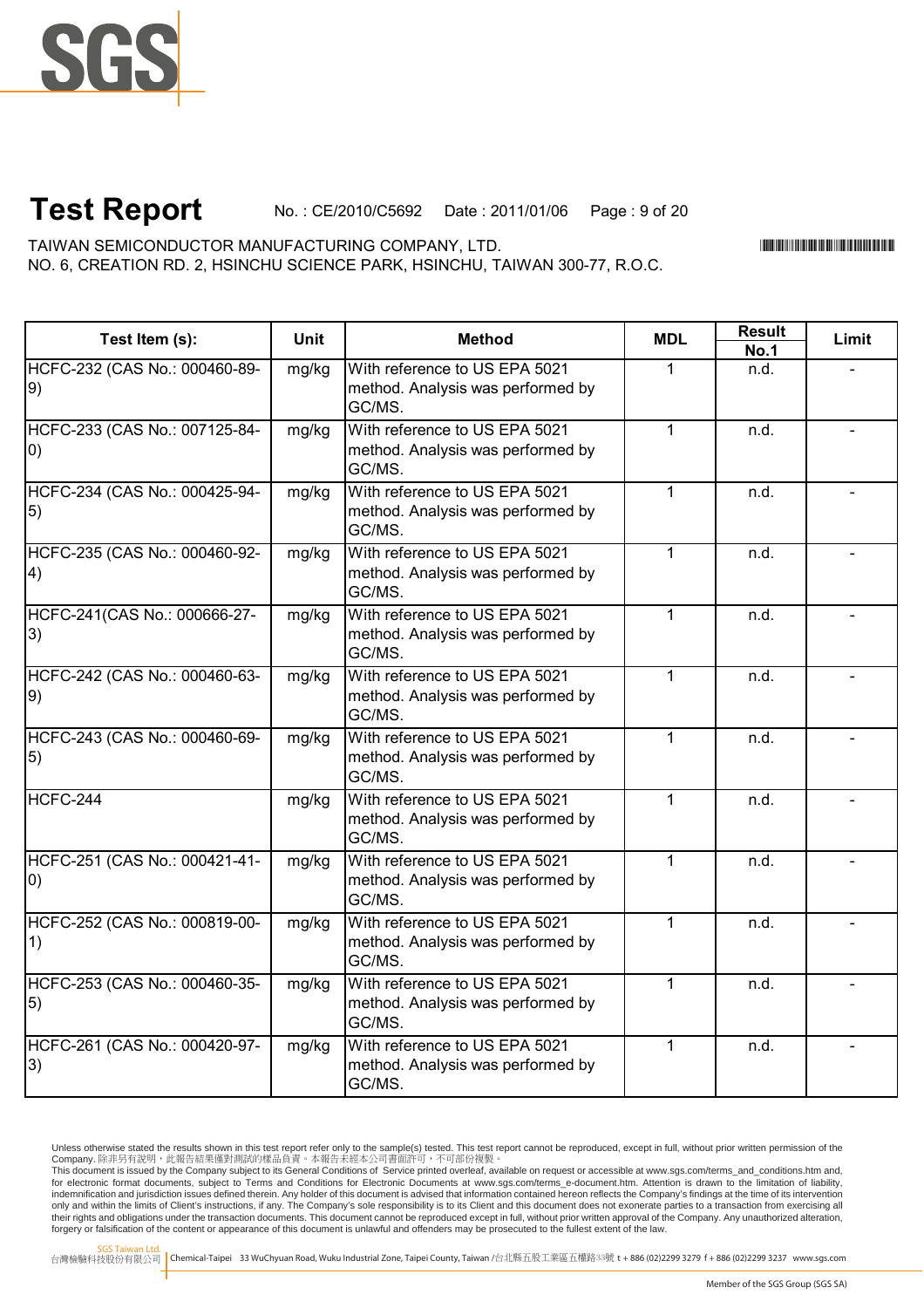

# **Test Report** No. : CE/2010/C5692 Date : 2011/01/06 Page : 10 of 20

TAIWAN SEMICONDUCTOR MANUFACTURING COMPANY, LTD. \*CE/2010/C5692\* NO. 6, CREATION RD. 2, HSINCHU SCIENCE PARK, HSINCHU, TAIWAN 300-77, R.O.C.

| Test Item (s):                                | Unit  | Method                                                                       | <b>MDL</b> | <b>Result</b> | Limit |
|-----------------------------------------------|-------|------------------------------------------------------------------------------|------------|---------------|-------|
|                                               |       |                                                                              |            | <b>No.1</b>   |       |
| HCFC-262 (CAS No.: 000421-02-<br>$ 03\rangle$ | mg/kg | With reference to US EPA 5021<br>method. Analysis was performed by<br>GC/MS. |            | n.d.          |       |
| HCFC-271 (CAS No.: 000430-55-                 | mg/kg | With reference to US EPA 5021<br>method. Analysis was performed by<br>GC/MS. |            | n.d.          |       |
| <b>Halons</b>                                 |       |                                                                              |            |               |       |
| <b>Halon-1211</b><br>(CAS No.: 000353-59-3)   | mg/kg | With reference to US EPA 5021<br>method. Analysis was performed by<br>GC/MS. |            | n.d.          |       |
| Halon-1301<br>(CAS No.: 000075-63-8)          | mg/kg | With reference to US EPA 5021<br>method. Analysis was performed by<br>GC/MS. |            | n.d.          |       |
| Halon-2402<br>(CAS No.: 000124-73-2)          | mg/kg | With reference to US EPA 5021<br>method. Analysis was performed by<br>GC/MS. |            | n.d.          |       |

#### **Note**:

- 1. mg/kg =  $ppm$ ; 0.1wt% = 1000ppm
- 2. n.d. = Not Detected
- 3. MDL = Method Detection Limit
- 4. " " = Not Regulated
- 5. Asbestos:Negative = "< 1.0 %", Positive = "> 1.0 %"

#### **PFOS Reference Information : Directive 2006/122/EC**

**(1)** May not be placed on the market or used as a substance or constituent of preparations in a concentration equal to or higher than 0.005 % by mass.

**(2)** May not be placed on the market in semi-finished products or articles, or parts thereof, if the concentration of PFOS is equal to or higher than 0.1 % by mass calculated with reference to the mass of structurally or microstructurally distinct parts that contain PFOS or, for textiles or other coated materials, if the amount of PFOS is equal to or higher than 1 $\mu$ g/m<sup>2</sup> of the coated material.

Unless otherwise stated the results shown in this test report refer only to the sample(s) tested. This test report cannot be reproduced, except in full, without prior written permission of the Company. 除非另有說明,此報告結果僅對測試的樣品負責。本報告未經本公司書面許可,不可部份複製。

This document is issued by the Company subject to its General Conditions of Service printed overleaf, available on request or accessible at www.sgs.com/terms\_and\_conditions.htm and,<br>for electronic format documents, subject indemnification and jurisdiction issues defined therein. Any holder of this document is advised that information contained hereon reflects the Company's findings at the time of its intervention only and within the limits of Client's instructions, if any. The Company's sole responsibility is to its Client and this document does not exonerate parties to a transaction from exercising all<br>their rights and obligations forgery or falsification of the content or appearance of this document is unlawful and offenders may be prosecuted to the fullest extent of the law.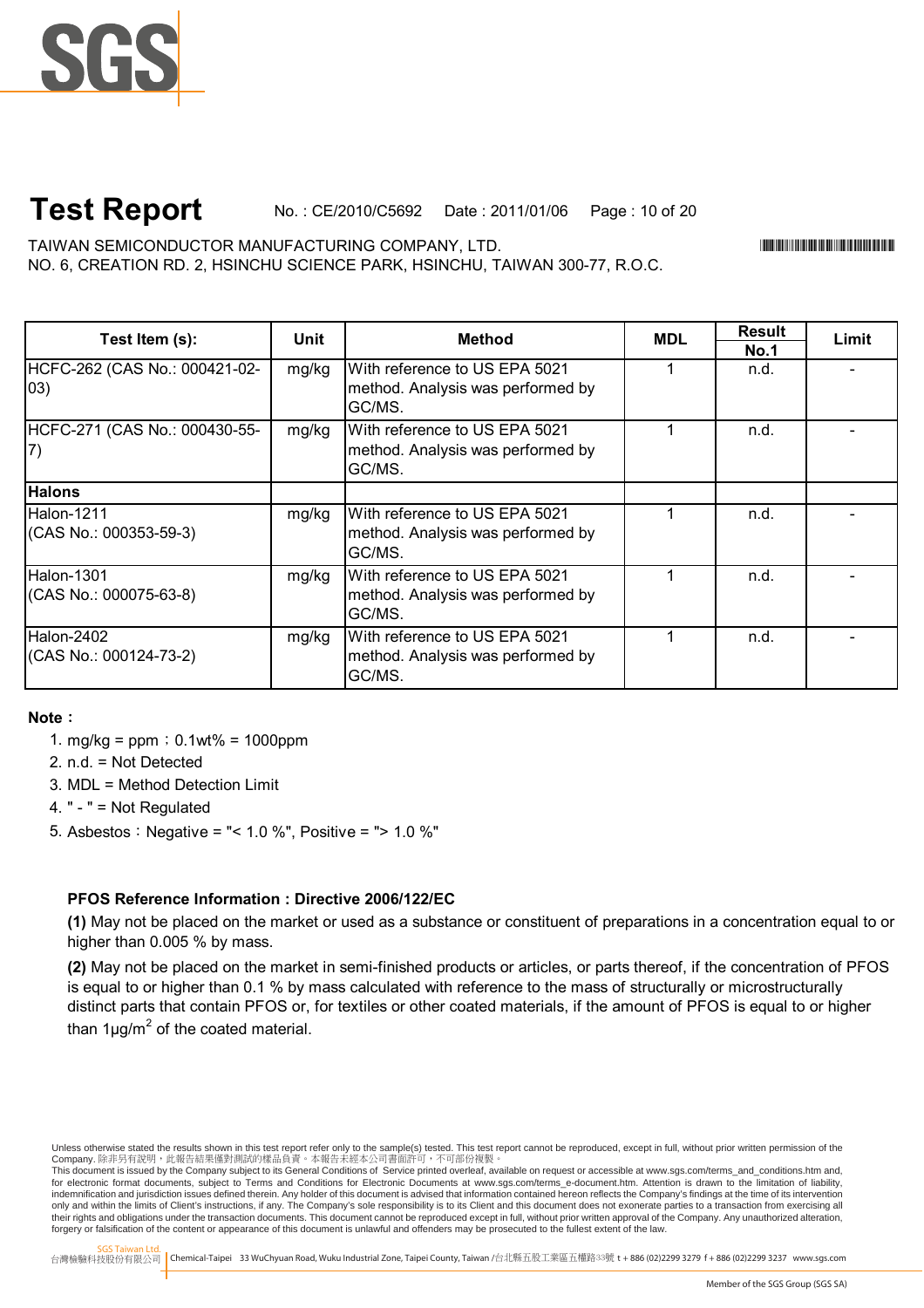

## **Test Report** No. : CE/2010/C5692 Date : 2011/01/06 Page : 11 of 20

TAIWAN SEMICONDUCTOR MANUFACTURING COMPANY, LTD. \*CE/2010/C5692\* NO. 6, CREATION RD. 2, HSINCHU SCIENCE PARK, HSINCHU, TAIWAN 300-77, R.O.C.

- 1) These samples were dissolved totally by pre-conditioning method according to below flow chart.  $(Cr^{6+}$  test method excluded)
- 2) Name of the person who made measurement: Climbgreat Yang
- 3) Name of the person in charge of measurement: Troy Chang



Unless otherwise stated the results shown in this test report refer only to the sample(s) tested. This test report cannot be reproduced, except in full, without prior written permission of the Company. 除非另有說明,此報告結果僅對測試的樣品負責。本報告未經本公司書面許可,不可部份複製。

This document is issued by the Company subject to its General Conditions of Service printed overleaf, available on request or accessible at www.sgs.com/terms\_and\_conditions.htm and,<br>for electronic format documents, subject indemnification and jurisdiction issues defined therein. Any holder of this document is advised that information contained hereon reflects the Company's findings at the time of its intervention only and within the limits of Client's instructions, if any. The Company's sole responsibility is to its Client and this document does not exonerate parties to a transaction from exercising all<br>their rights and obligations forgery or falsification of the content or appearance of this document is unlawful and offenders may be prosecuted to the fullest extent of the law.

台灣檢驗科技股份有限公司 Chemical-Taipei 33 WuChyuan Road, Wuku Industrial Zone, Taipei County, Taiwan /台北縣五股工業區五權路33號 **t** +886 (02)2299 3279 **f** + 886 (02)2299 3237 www.sgs.com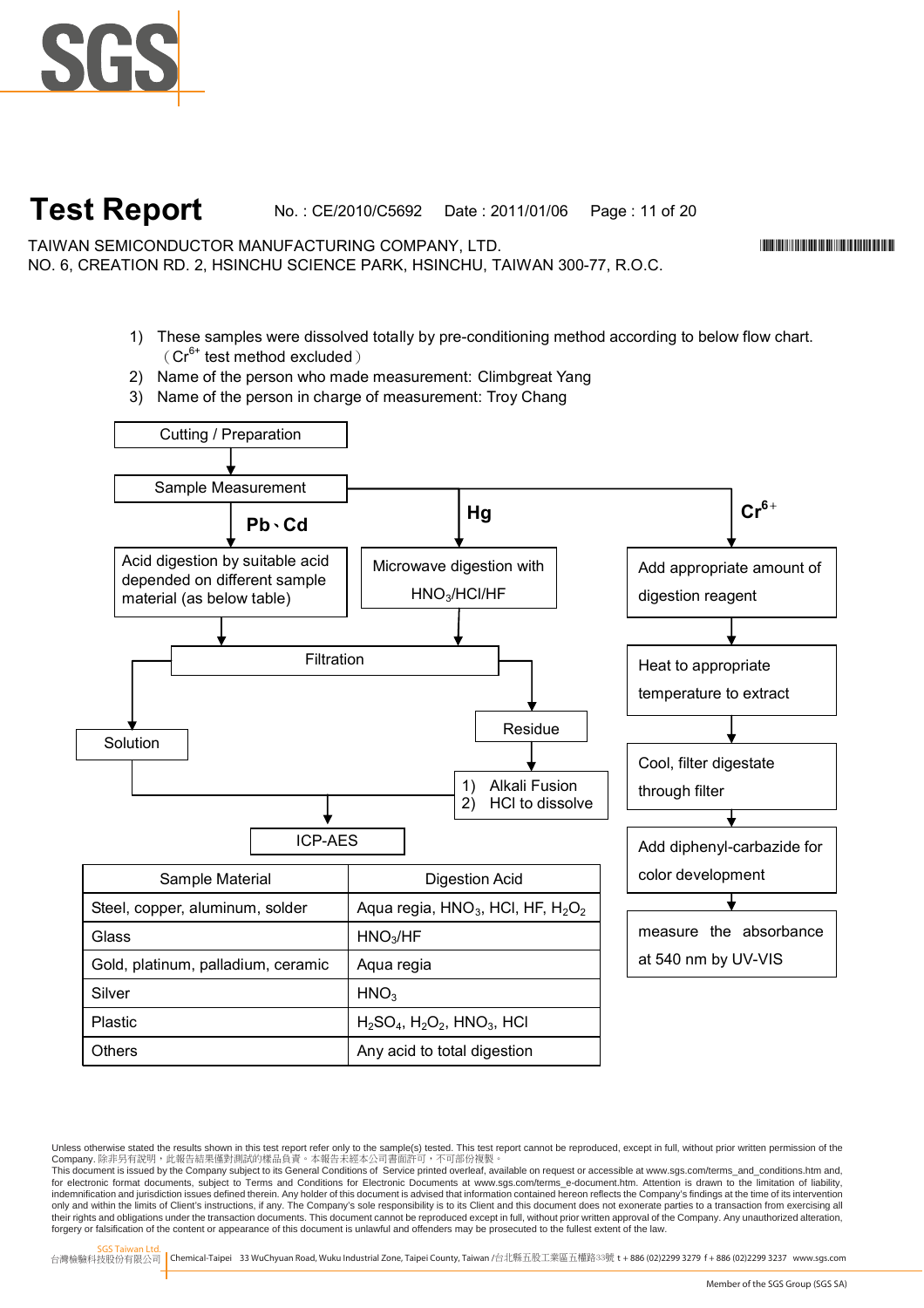

### **Test Report** No. : CE/2010/C5692 Date : 2011/01/06 Page : 12 of 20

TAIWAN SEMICONDUCTOR MANUFACTURING COMPANY, LTD. \*CE/2010/C5692\* NO. 6, CREATION RD. 2, HSINCHU SCIENCE PARK, HSINCHU, TAIWAN 300-77, R.O.C.

- 1) These samples were dissolved totally by pre-conditioning method according to below flow chart.
- 2) Name of the person who made measurement: Climbgreat Yang
- 3) Name of the person in charge of measurement: Troy Chang

#### **Flow Chart of digestion for the elements analysis performed by ICP-AES**



| Steel, copper, aluminum, solder    | Aqua regia, $HNO3$ , HCI, HF, $H2O2$ |
|------------------------------------|--------------------------------------|
| Glass                              | HNO <sub>3</sub> /HF                 |
| Gold, platinum, palladium, ceramic | Aqua regia                           |
| Silver                             | HNO <sub>3</sub>                     |
| <b>Plastic</b>                     | $H_2SO_4$ , $H_2O_2$ , $HNO_3$ , HCI |
| <b>Others</b>                      | Any acid to total digestion          |

Unless otherwise stated the results shown in this test report refer only to the sample(s) tested. This test report cannot be reproduced, except in full, without prior written permission of the Company. 除非另有說明,此報告結果僅對測試的樣品負責。本報告未經本公司書面許可,不可部份複製。

This document is issued by the Company subject to its General Conditions of Service printed overleaf, available on request or accessible at www.sgs.com/terms\_and\_conditions.htm and,<br>for electronic format documents, subject indemnification and jurisdiction issues defined therein. Any holder of this document is advised that information contained hereon reflects the Company's findings at the time of its intervention only and within the limits of Client's instructions, if any. The Company's sole responsibility is to its Client and this document does not exonerate parties to a transaction from exercising all<br>their rights and obligations forgery or falsification of the content or appearance of this document is unlawful and offenders may be prosecuted to the fullest extent of the law.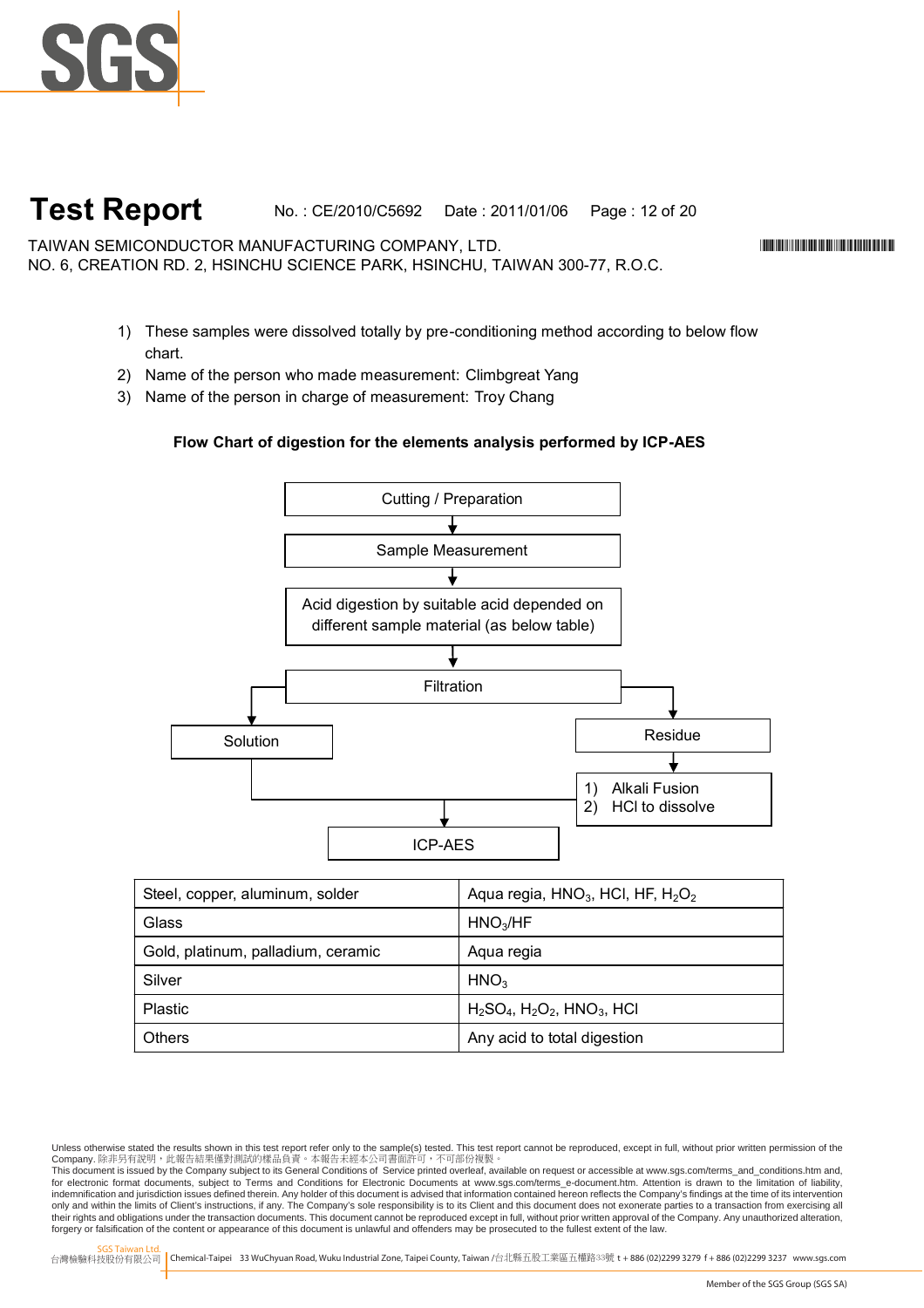

### **Test Report** No. : CE/2010/C5692 Date : 2011/01/06 Page : 13 of 20

TAIWAN SEMICONDUCTOR MANUFACTURING COMPANY, LTD. \*CE/2010/C5692\* NO. 6, CREATION RD. 2, HSINCHU SCIENCE PARK, HSINCHU, TAIWAN 300-77, R.O.C.

### **Analysis flow chart for determination of Asbestos**

- 1) Name of the person who made measurement: Victor Kao
- 2) Name of the person in charge of measurement: Wendy Wei



Unless otherwise stated the results shown in this test report refer only to the sample(s) tested. This test report cannot be reproduced, except in full, without prior written permission of the Company. 除非另有說明,此報告結果僅對測試的樣品負責。本報告未經本公司書面許可,不可部份複製。

This document is issued by the Company subject to its General Conditions of Service printed overleaf, available on request or accessible at www.sgs.com/terms\_and\_conditions.htm and,<br>for electronic format documents, subject indemnification and jurisdiction issues defined therein. Any holder of this document is advised that information contained hereon reflects the Company's findings at the time of its intervention only and within the limits of Client's instructions, if any. The Company's sole responsibility is to its Client and this document does not exonerate parties to a transaction from exercising all<br>their rights and obligations forgery or falsification of the content or appearance of this document is unlawful and offenders may be prosecuted to the fullest extent of the law.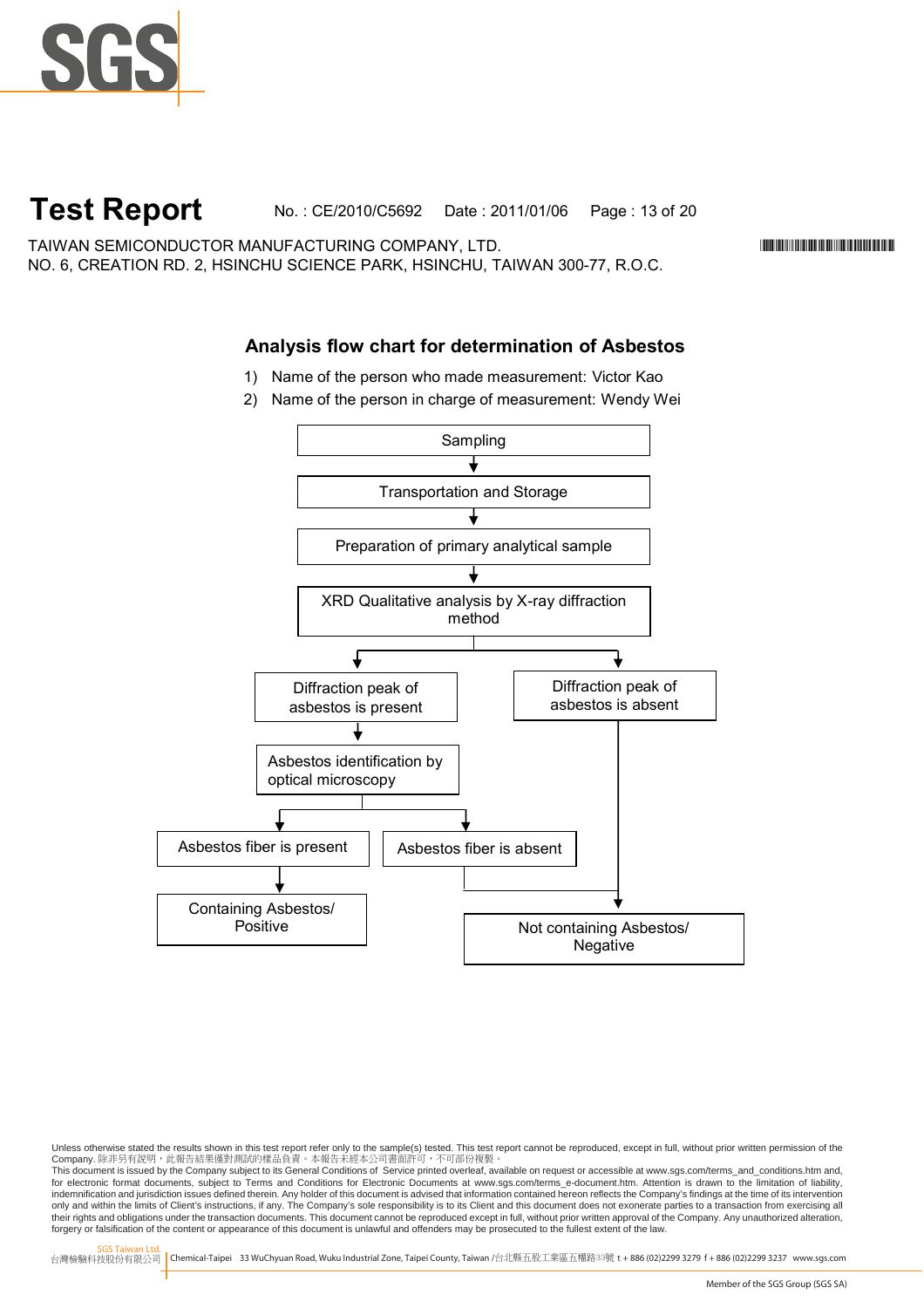

### **Test Report** No. : CE/2010/C5692 Date : 2011/01/06 Page : 14 of 20

TAIWAN SEMICONDUCTOR MANUFACTURING COMPANY, LTD. \*CE/2010/C5692\* NO. 6, CREATION RD. 2, HSINCHU SCIENCE PARK, HSINCHU, TAIWAN 300-77, R.O.C.

#### **Analytical flow chart of Organic-Tin content**

- 1) Name of the person who made measurement: Ginny Chen
- 2) Name of the person in charge of measurement: Troy Chang



Unless otherwise stated the results shown in this test report refer only to the sample(s) tested. This test report cannot be reproduced, except in full, without prior written permission of the Company. 除非另有說明,此報告結果僅對測試的樣品負責。本報告未經本公司書面許可,不可部份複製。

This document is issued by the Company subject to its General Conditions of Service printed overleaf, available on request or accessible at www.sgs.com/terms\_and\_conditions.htm and,<br>for electronic format documents, subject indemnification and jurisdiction issues defined therein. Any holder of this document is advised that information contained hereon reflects the Company's findings at the time of its intervention only and within the limits of Client's instructions, if any. The Company's sole responsibility is to its Client and this document does not exonerate parties to a transaction from exercising all<br>their rights and obligations forgery or falsification of the content or appearance of this document is unlawful and offenders may be prosecuted to the fullest extent of the law.

SGS Taiwan Ltd.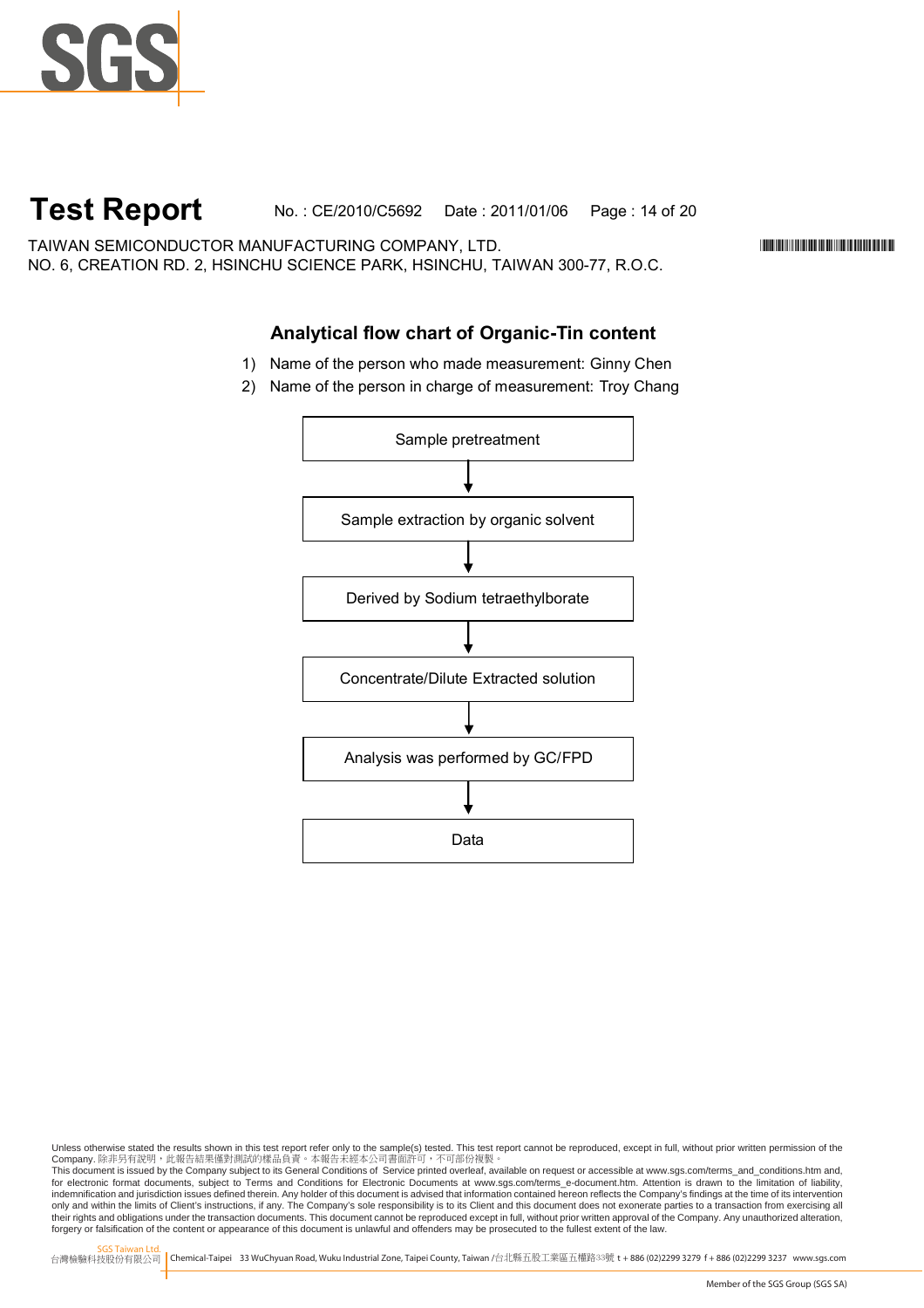

### **Test Report** No. : CE/2010/C5692 Date : 2011/01/06 Page : 15 of 20

TAIWAN SEMICONDUCTOR MANUFACTURING COMPANY, LTD. \*CE/2010/C5692\* NO. 6, CREATION RD. 2, HSINCHU SCIENCE PARK, HSINCHU, TAIWAN 300-77, R.O.C.

### **Chlorinated Flame retardant analytical flow chart**

- 1) Name of the person who made measurement: Barry Tseng
- 2) Name of the person in charge of measurement: Troy Chang
- Reference method: US EPA 8270D, US EPA 3540
- Test Items: PCBs, PCNs, PCTs, Mirex, CP, MCCP



Unless otherwise stated the results shown in this test report refer only to the sample(s) tested. This test report cannot be reproduced, except in full, without prior written permission of the Company. 除非另有說明,此報告結果僅對測試的樣品負責。本報告未經本公司書面許可,不可部份複製。

This document is issued by the Company subject to its General Conditions of Service printed overleaf, available on request or accessible at www.sgs.com/terms\_and\_conditions.htm and,<br>for electronic format documents, subject indemnification and jurisdiction issues defined therein. Any holder of this document is advised that information contained hereon reflects the Company's findings at the time of its intervention only and within the limits of Client's instructions, if any. The Company's sole responsibility is to its Client and this document does not exonerate parties to a transaction from exercising all<br>their rights and obligations forgery or falsification of the content or appearance of this document is unlawful and offenders may be prosecuted to the fullest extent of the law.

SGS Taiwan Ltd.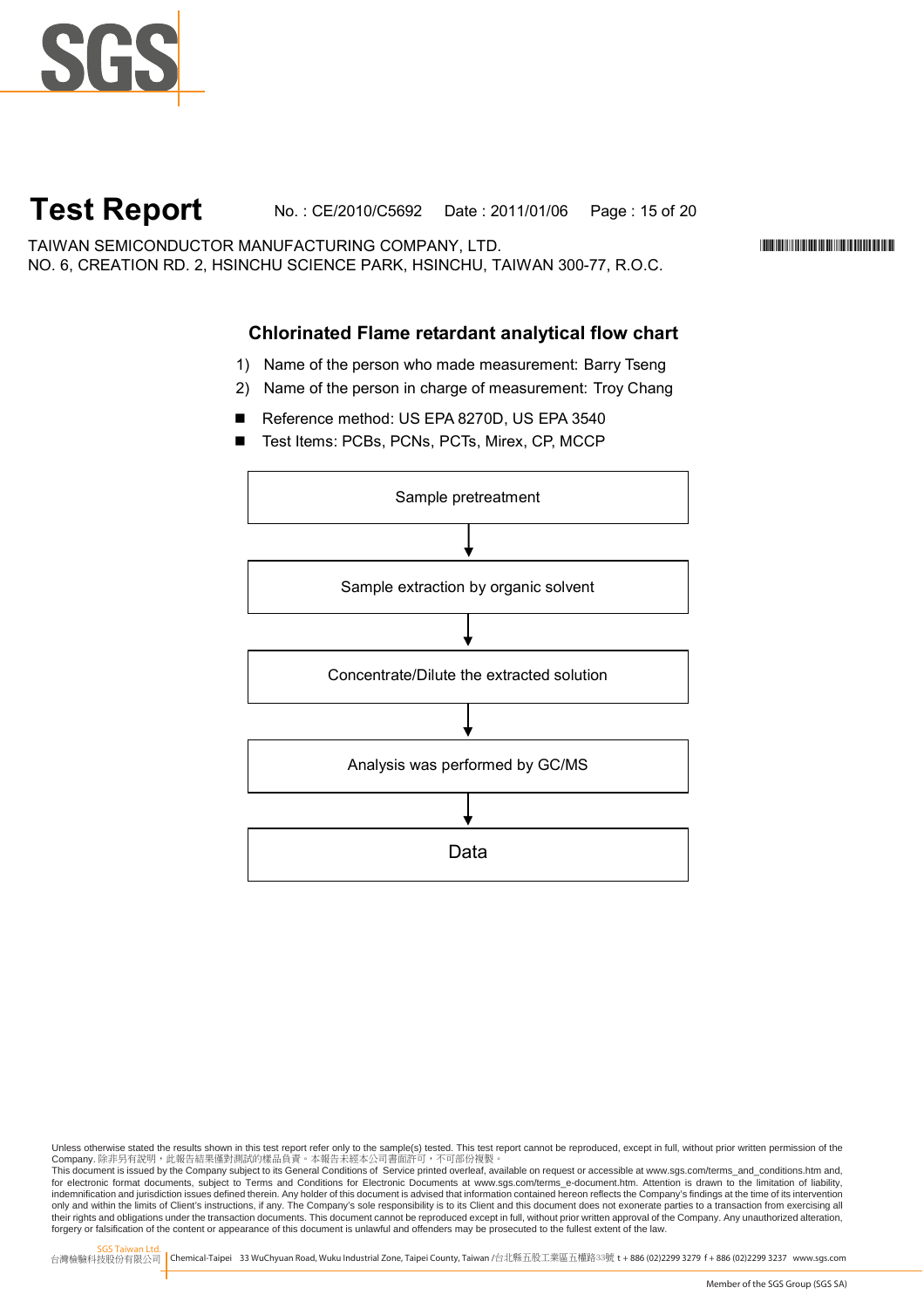

### **Test Report** No. : CE/2010/C5692 Date : 2011/01/06 Page : 16 of 20

TAIWAN SEMICONDUCTOR MANUFACTURING COMPANY, LTD. \*CE/2010/C5692\* NO. 6, CREATION RD. 2, HSINCHU SCIENCE PARK, HSINCHU, TAIWAN 300-77, R.O.C.

### **Analytical flow chart of Soxhlet extraction (LC/MS) procedure**

1) Name of the person who made measurement: Lydia Fu

2) Name of the person in charge of measurement: Shinjyh Chen



■ Test Items: PFOS/PFOA、Benzotriazole

Unless otherwise stated the results shown in this test report refer only to the sample(s) tested. This test report cannot be reproduced, except in full, without prior written permission of the Company. 除非另有說明,此報告結果僅對測試的樣品負責。本報告未經本公司書面許可,不可部份複製。

This document is issued by the Company subject to its General Conditions of Service printed overleaf, available on request or accessible at www.sgs.com/terms\_and\_conditions.htm and,<br>for electronic format documents, subject indemnification and jurisdiction issues defined therein. Any holder of this document is advised that information contained hereon reflects the Company's findings at the time of its intervention only and within the limits of Client's instructions, if any. The Company's sole responsibility is to its Client and this document does not exonerate parties to a transaction from exercising all<br>their rights and obligations forgery or falsification of the content or appearance of this document is unlawful and offenders may be prosecuted to the fullest extent of the law.

SGS Taiwan Ltd.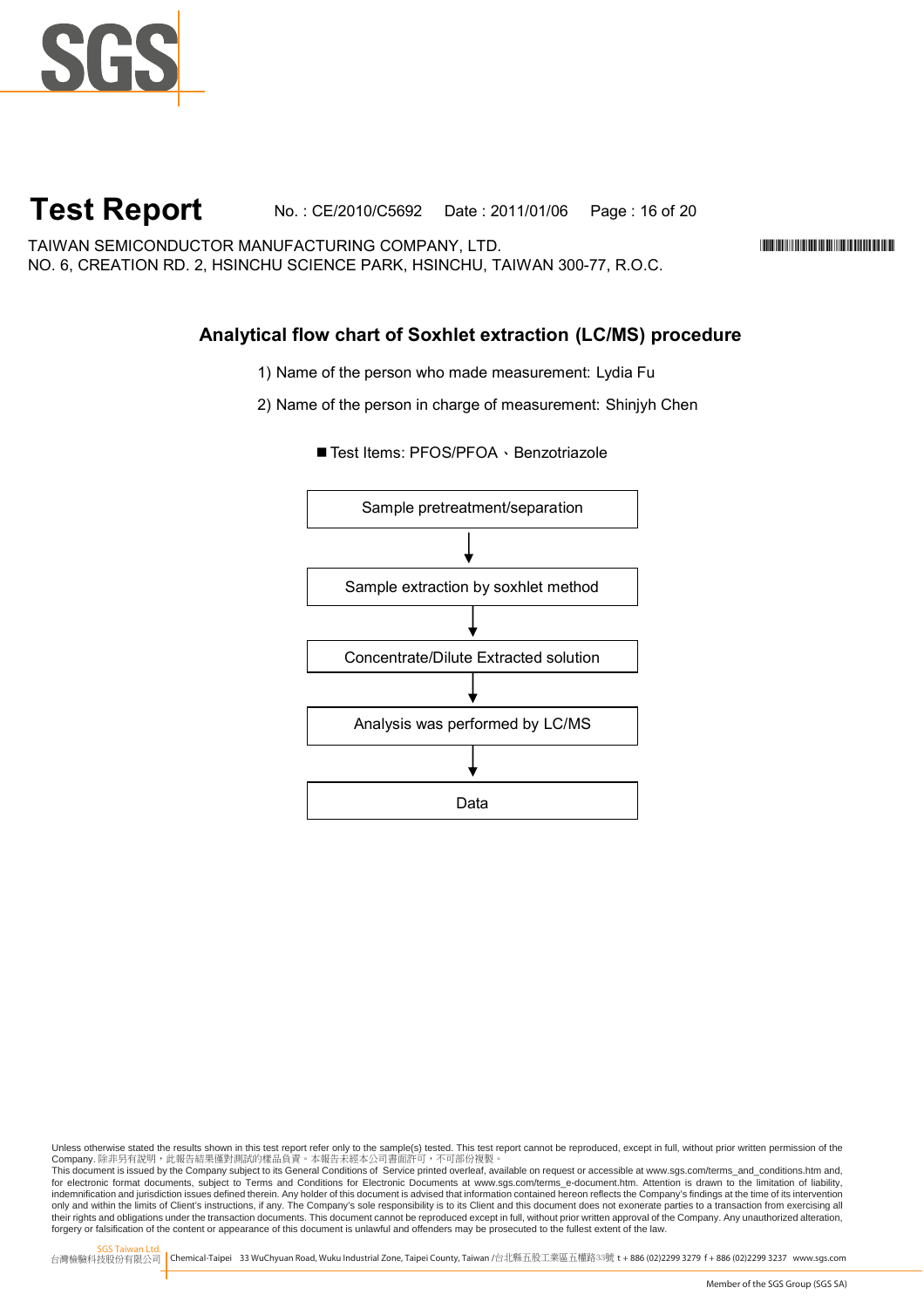

### **Test Report** No. : CE/2010/C5692 Date : 2011/01/06 Page : 17 of 20

TAIWAN SEMICONDUCTOR MANUFACTURING COMPANY, LTD. \*CE/2010/C5692\* NO. 6, CREATION RD. 2, HSINCHU SCIENCE PARK, HSINCHU, TAIWAN 300-77, R.O.C.

#### **Analytical flow chart of halogen content**

- 1) Name of the person who made measurement: Rita Chen
- 2) Name of the person in charge of measurement: Troy Chang



Unless otherwise stated the results shown in this test report refer only to the sample(s) tested. This test report cannot be reproduced, except in full, without prior written permission of the Company. 除非另有說明,此報告結果僅對測試的樣品負責。本報告未經本公司書面許可,不可部份複製。

This document is issued by the Company subject to its General Conditions of Service printed overleaf, available on request or accessible at www.sgs.com/terms\_and\_conditions.htm and,<br>for electronic format documents, subject indemnification and jurisdiction issues defined therein. Any holder of this document is advised that information contained hereon reflects the Company's findings at the time of its intervention only and within the limits of Client's instructions, if any. The Company's sole responsibility is to its Client and this document does not exonerate parties to a transaction from exercising all<br>their rights and obligations forgery or falsification of the content or appearance of this document is unlawful and offenders may be prosecuted to the fullest extent of the law.

SGS Taiwan Ltd.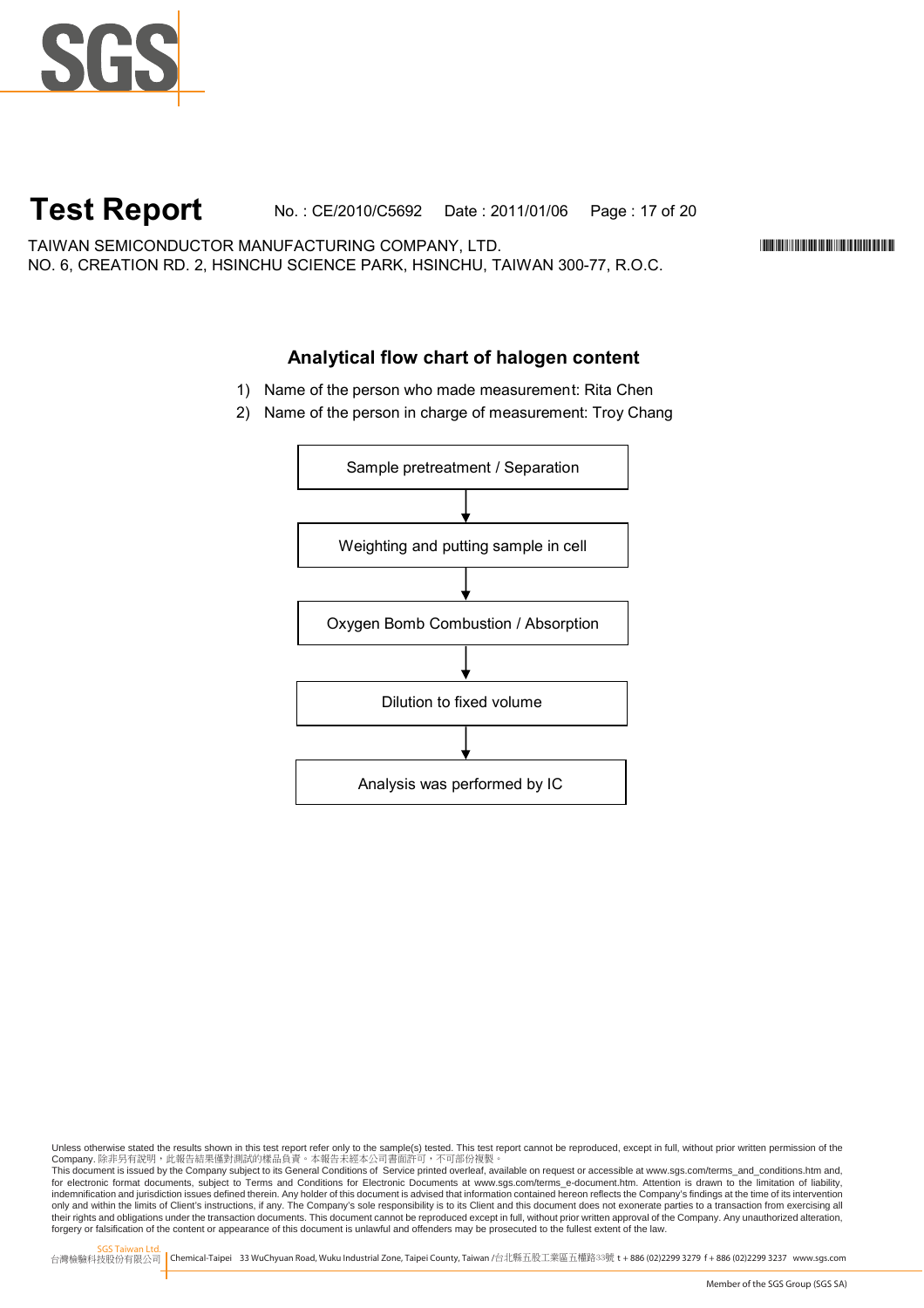

### **Test Report** No. : CE/2010/C5692 Date : 2011/01/06 Page : 18 of 20

TAIWAN SEMICONDUCTOR MANUFACTURING COMPANY, LTD. \*CE/2010/C5692\* NO. 6, CREATION RD. 2, HSINCHU SCIENCE PARK, HSINCHU, TAIWAN 300-77, R.O.C.

### **Analytical flow chart**

- 1) Name of the person who made measurement: Roman Wong
- 2) Name of the person in charge of measurement: Troy Chang ■ Test Items: PBB/PBDE, TBBP-A-bis
	- Sample Sample pretreatment Screen analysis Sample extraction method Concentrate/Dilute Extracted solution  $\bullet$ Filter ÷ Analysis by GC/MS Ŵ Issue Report



Unless otherwise stated the results shown in this test report refer only to the sample(s) tested. This test report cannot be reproduced, except in full, without prior written permission of the Company. 除非另有說明,此報告結果僅對測試的樣品負責。本報告未經本公司書面許可,不可部份複製。

This document is issued by the Company subject to its General Conditions of Service printed overleaf, available on request or accessible at www.sgs.com/terms\_and\_conditions.htm and,<br>for electronic format documents, subject indemnification and jurisdiction issues defined therein. Any holder of this document is advised that information contained hereon reflects the Company's findings at the time of its intervention only and within the limits of Client's instructions, if any. The Company's sole responsibility is to its Client and this document does not exonerate parties to a transaction from exercising all<br>their rights and obligations forgery or falsification of the content or appearance of this document is unlawful and offenders may be prosecuted to the fullest extent of the law.

SGS Taiwan Ltd.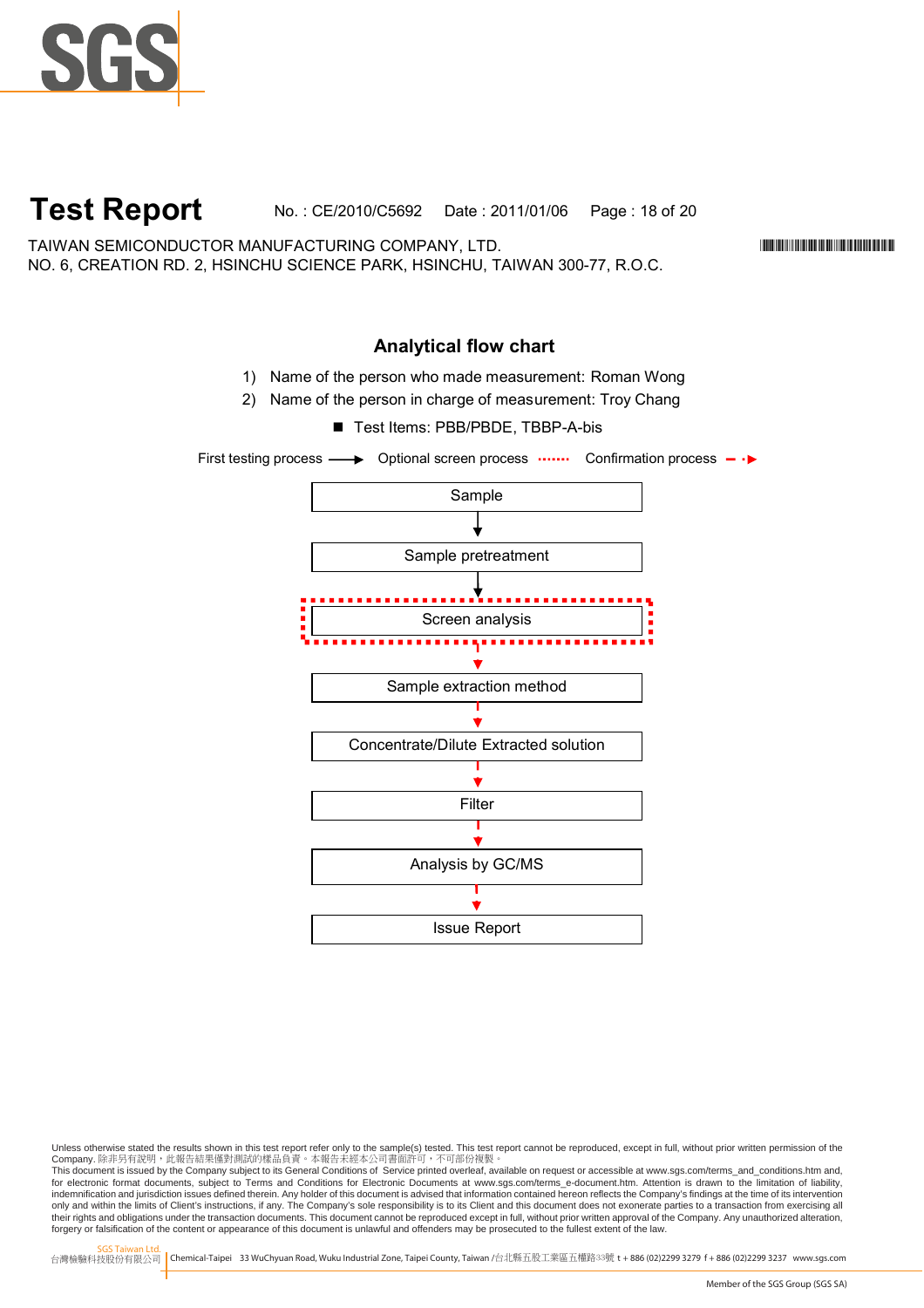

### **Test Report** No. : CE/2010/C5692 Date : 2011/01/06 Page : 19 of 20

TAIWAN SEMICONDUCTOR MANUFACTURING COMPANY, LTD. \*CE/2010/C5692\* NO. 6, CREATION RD. 2, HSINCHU SCIENCE PARK, HSINCHU, TAIWAN 300-77, R.O.C.

### **Analytical flow chart of volatile organic compounds (VOCs)**

- 1) Reference method: US EPA 5021
- 2) Name of the person who made measurement: Dalki Yen
- 3) Name of the person in charge of measurement: Shinjyh Chen



Unless otherwise stated the results shown in this test report refer only to the sample(s) tested. This test report cannot be reproduced, except in full, without prior written permission of the Company. 除非另有說明,此報告結果僅對測試的樣品負責。本報告未經本公司書面許可,不可部份複製。

This document is issued by the Company subject to its General Conditions of Service printed overleaf, available on request or accessible at www.sgs.com/terms\_and\_conditions.htm and,<br>for electronic format documents, subject indemnification and jurisdiction issues defined therein. Any holder of this document is advised that information contained hereon reflects the Company's findings at the time of its intervention only and within the limits of Client's instructions, if any. The Company's sole responsibility is to its Client and this document does not exonerate parties to a transaction from exercising all<br>their rights and obligations forgery or falsification of the content or appearance of this document is unlawful and offenders may be prosecuted to the fullest extent of the law.

SGS Taiwan Ltd.